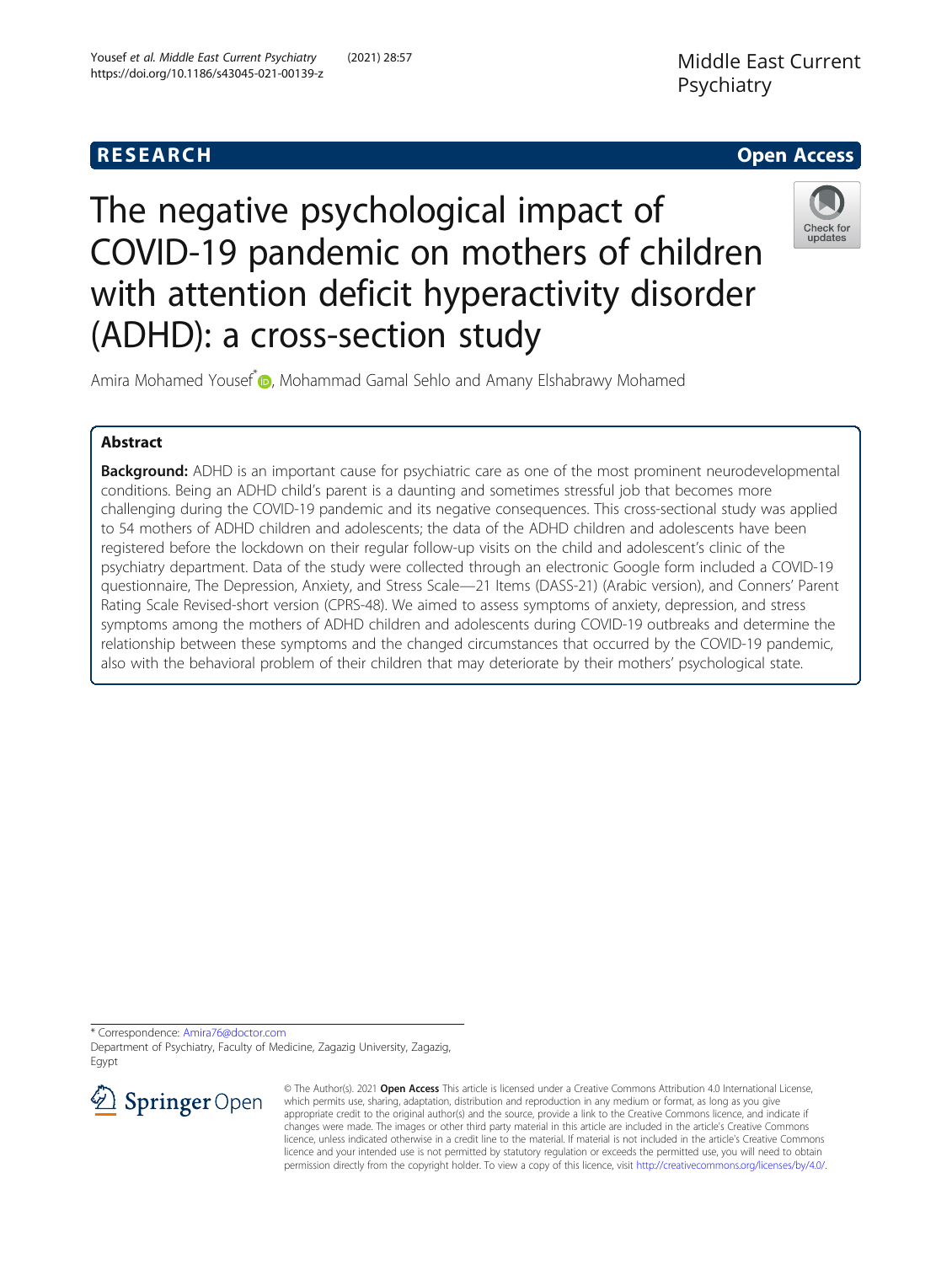Results: Most of our participants were from the low socioeconomic class and were married. In total, 29.6% of the mother of ADHD children had confirmed COVID-19 cases among their family members, while 11.1% of our subjects lost a family member due to this epidemic, 22% of our sample lost their work because of COVID-19. We found that the COVID-19 pandemic has a big financial drawback on the family of our participants by a percentage of 31.5%. We noticed that 48.1% of our sample documented domestic violence toward them compared to before COVID-19. A total of 92.6% of the mothers who participated in our study assessed the period of change and restrictions as being very demanding. We found that 74.1% of ADHD patients were not compliant with their medications than before the epidemic. Also, we found that the mothers of ADHD children have bigger challenges in managing the child's meals, structured activities, and sleep compared to before COVID-19. We showed that 53.7% of the mothers had depressive symptoms, 61% had anxiety symptoms, and 53.7% had stress symptoms. These symptoms were statistically associated with the lost family member due to COVID-19, the financial drawbacks of the COVID-19 outbreak, and the domestic violence toward mothers, compared to before COVID-19, the non-compliance of their children on the medications compared to before COVID-19, the presence of confirmed COVID-19 cases among family members, mother's assessment of the period of change and restrictions as being very demanding compared to before COVID-19, and the non-compliance of their children on the medications compared to before COVID-19 as well as the increased behavioral symptoms of their children.

**Conclusion:** COVID-19 pandemic has psychological influences on mothers of children with ADHD. A significant number of them may have depression, anxiety, and stress symptoms that could affect their children's compliance with the medication and, consequently, their symptomatology.

Keywords: COVID-19, ADHD, ADHD mothers, Stress, Anxiety, Depression

# Background

The 2019 coronavirus pandemic (COVID-19) affects life deeply all over the world. The lockdown constraints and associated economic closings create a dramatic alteration in the population's social environment. These policies could harm the children and adolescents' mental health markedly. An increased risk for a parental psychiatric condition, domestic violence, and childhood abuse can also pose a significant threat. Particularly, for disabled children and adolescents [[1\]](#page-13-0).

ADHD is an important cause for referral to psychiatric care as one of the most prominent neurodevelopmental conditions. Though inattention and hyperactivity/impulsivity are the major symptoms of the disorder [[2](#page-13-0)]. It involves a wide variety of symptoms and impairment in functioning [[3\]](#page-13-0). Besides that, these impairments may be either mitigated or aggravated by environmental influences [\[4](#page-13-0)]. ADHD can impact children's social, cognitive, and academic abilities. These children need adequate therapies to avoid facing difficulties both at home and in the community in general [[5](#page-13-0)]. These psychosocial disabilities can impact the quality of life of both individuals and family, which go beyond the main effects of attention deficit, hyperactivity, and impulsivity [\[6](#page-13-0)]. Being an ADHD child's parent is a daunting and sometimes stressful job. Dealing with these children's developmental issues will intensify parental inadequacies and social challenges. Managing multiple ADHD issues can have a negative impact on the mental health of parents [[7\]](#page-13-0).

Mothers undergo life events that they consider unmanageable and judge parenting stress as severe. Gerdes et al., in their study, assumed that experiencing these events and, as a result, having increased pressure led mothers to be unable to react to the child's negative behavior  $[8]$ . This interferes with the ability of the mother to solve problems and further enhancing their depressive symptoms. Related to these theories, being in the COVID-19 pandemic is a major life-threatening problem. And as the coronavirus pandemic progresses quickly worldwide, there is a significant amount of uncertainty, worry, and concern in the general populace and, precisely, among some populations, such as older adults, caregivers, and people with pre-existing medical or mental conditions. To date, excessive levels of depression and anxiety are the significant psychiatric consequences of public mental health. However, recent interventions, especially quarantine and its effects on many people's habits, schedules, or livelihoods——are also predicted to increase anxiety, stress, depression, unhealthy alcohol and substance use, and self-harm or suicidal behavior [\[9](#page-13-0)]. Quarantine brings an overload of psychological stress, several neuropsychiatric symptoms [[10\]](#page-13-0). Home isolation has an acute and lasting psychosocial effect on children, particularly ADHD children, because of the significant changes in their lifestyle and physical activity [[11](#page-13-0)].

Parenting is a lengthy, complicated process that constrains a parent's ability to live a certain lifestyle even before the child is born. Raising an infant with ADHD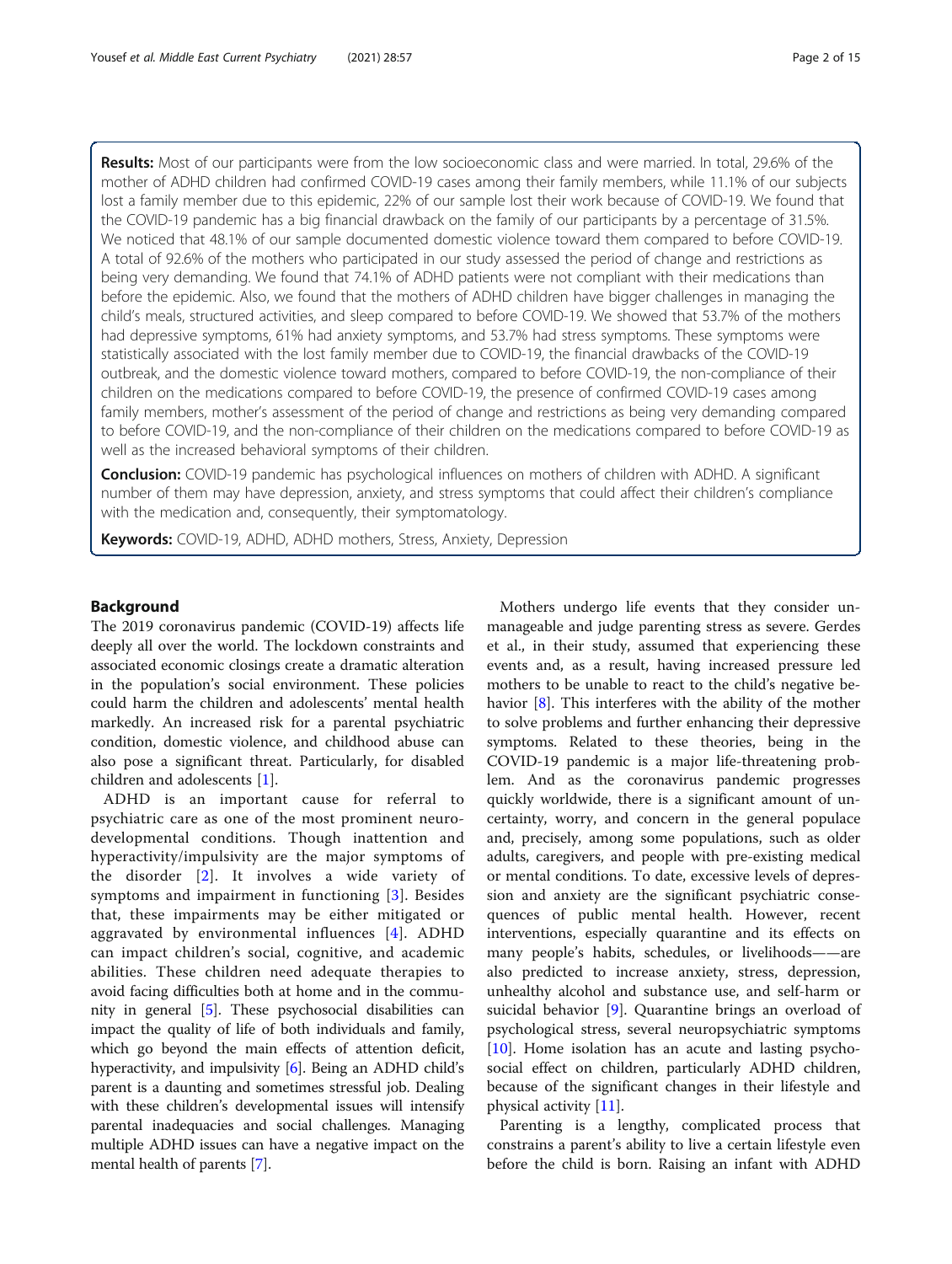creates extra difficulties and challenges due to the disturbed behavior of the child [[7\]](#page-13-0). Numerous studies have found that parents with children with ADHD face greater stress than parents with children without ADHD [[12](#page-13-0)–[14](#page-14-0)].

Furthermore, parents with children with ADHD showed more parental stress than parents with children with other serious conditions like epilepsy and autism [[15,](#page-14-0) [16](#page-14-0)]. This association is not only understood by the manifestations of ADHD themselves but also explained by the multiple issues associated with child ADHD, including oppositional defiant disorder or learning disabilities [\[17](#page-14-0), [18\]](#page-14-0). Since the COVID-19 pandemic and its negative consequences, this has become more complicated. Children with ADHD were not likely to get adequate educational help. Many of these children's parents may be considered not to be experts in the field of education. Still, they are forced to be responsible for educating their children in addition to struggling with all the children's emotional and behavioral problems 24/7. Furthermore, the COVID-19 pandemic has been a big battle for everyone, including parents. Their anxiety about this event could even increase the psychological and behavioral problems of the children [[19](#page-14-0)]. That is why incidents of child abuse, negligence, oppression, and domestic violence are on a horrid increase during the COVID-19 pandemic and its quarantine [[20\]](#page-14-0). In this research, we intended to assess symptoms of anxiety, depression, and stress symptoms among the mothers of ADHD children and adolescents during COVID-19 outbreaks and determine the association between these symptoms and the changed circumstances that occurred by the COVID-19 pandemic, also with the behavioral problem of their children that may increase during the pandemic.

# Method

# Study site, design, and participant

This cross-sectional study was applied to the mothers of ADHD children and adolescents; the data of the ADHD children and adolescents have been registered before the lockdown during their regular follow-up visits to the Child and Adolescents Clinic of the Psychiatry Department of the Faculty of Medicine, Zagazig University Hospitals, Sharkia, Egypt.

The study was performed from May 21 to July 30, 2020.

The sample size was 54 mothers that were calculated by the OPEN EPI software package [\[21](#page-14-0)]. Assuming that percentages of mothers of ADHD patients having anxiety problems versus the control group were 43.7% versus 18%, at confidence level 95% and power 80%.

The mothers of ADHD patients' group were eligible for this study according to specific criteria that included that they have children who met the criteria of ADHD according to DSM-5 aged from 6 to 17 years old without chronic medical illness or comorbid psychiatric disorders. Also, they do not have another child with a chronic medical condition or psychiatric disorder. We excluded all mothers with known chronic health problems or have a family history or a past history of psychiatric disorders. And mothers who cannot read or write the Arabic language or did not have sufficient electronic knowledge.

An electronic informed consent was obtained from all the participants before enrolling in this study by answering an obligatory Yes or No inquiry representing their acceptance or refusal to participate in our research.

# Study tools

First, we phoned the mothers who were eligible for the study to explain our study's aim and procedure. Those who intended to participate were subsequently sent a text message, providing information about the study. Accordingly, this was a closed survey, which was sent to a particular group of mothers directly contacted by the research team. The participants were presented with the complete questionnaire using an electronic Google form which was immediately collected on an Excel sheet to be analyzed once the participants finished and submitted it. Only the study researchers could access the participants' personal data that are hidden as data were analyzed.

The electronic Google form consisted of four sections:

- 1- The first section contained an explanation of the aim of our study, its procedures, and an obligatory Yes or No inquiry representing the participants' acceptance or refusal to participate in our research.
- 2- The second section involved a COVID-19 questionnaire included questions by which we collected the sociodemographic data (age and sex of the child of the participant mothers, age of the participant mothers, residency, social class, marital status, and the number of siblings), also included questions to determine changing circumstances related to COVID-19 epidemic (presence of COVID-19 among family members, bereavement due to COVID-19). Parent's present working state, presence of violence toward the mother as compared to before COVID-19, the financial impact of COVID-19 outbreak on the family, the mothers' judgment on this period of change and restrictions, the compliance of the ADHD children on treatment as compared to before COVID-19, and if there were more significant challenges in the management of the child's structured activities, diets, and sleeping as compared to before COVID-19.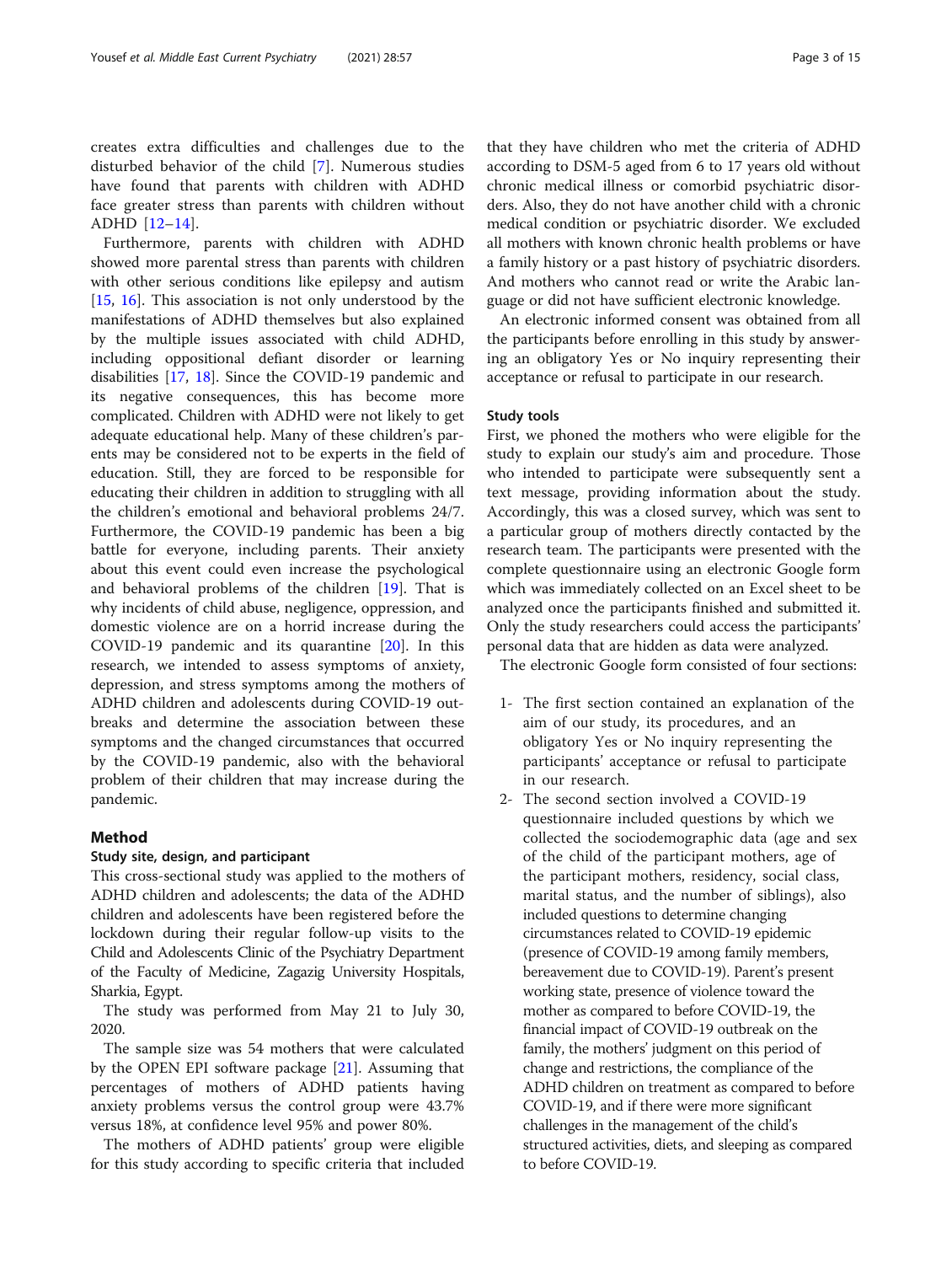The financial impact of the COVID-19 outbreak on the family was measured by the decrease in the family income and the degree of its impact on their daily living.

The mothers were judging this period of change and restrictions according to the burden she had to bear by taking care of her children 24/7 including their studying and the free time she could have for her own and her accommodation for being unable to go out as usual.

We meant by the child's structured activities, the activity that is planned and intentionally directed by an adult like studying, drawing, reading, and structured playing.

3- The third section involved The Depression, Anxiety and Stress Scale—21 Items (DASS-21) (Arabic version) [[22](#page-14-0), [23\]](#page-14-0). It is a quantitative measurement scale of depression, anxiety, and stress symptoms (each calculated by seven phrases) over the previous week. The subscales measure depression symptoms (e.g., life was meaningless), anxiety symptoms (e.g., trouble relaxing), and overall stress symptoms (e.g., feeling rather touchy). Every mother involved in the research should decide how intensely each of the statements of scales applies to her with a score from zero to three where 0 is "never felt," 1 is "feels it to a degree or some degree," 2 is "feels it to a substantial amount or to a great deal of time," and 3 is "feels it too much and most of the time." The scaling scores are as follows: (0-9) for depression is recognized to be normal, mild (10-13), moderate (14-20), and severe and very severe cases are scored  $(≥ 21)$ ,  $(0-7$  for anxiety) are accepted as normal; (8-9) for mild cases, moderate to very severe cases are scored ( $\geq$  15), and scoring stresses; (0 −14) are considered normal, and (15-18) for mild cases, (19−25) scores means moderate cases while severe to excessively severe cases ( $\geq$  26). The Arabic translation was handled by Taouk Moussa et al. [\[24](#page-14-0)]. An Egyptian study announces the findings of a differential item functioning analysis of the DASS-21 in a group of Egyptian drug consumers with a coefficient alpha of 0.883 and inter-item correlations of (0.249) [\[25](#page-14-0)]. In our study, the (DASS-21) scale (Arabic version) was tested for content validity by two panels of the Psychiatric Department experts. These experts assessed the tool for clarity, relevance, comprehensiveness, applicability, and understanding.

The reliability of the scale was tested by measuring its internal consistency. It demonstrated an excellent level of reliability (Cronbach's alpha = 0.84).

4- The fourth section included Conners' Parent Rating Scale Revised-short version (CPRS-48) (to assess

the behavioral problem of their children during the COVID-19 pandemic). This short assessment scale consisted of six subscales to evaluate (a) conduct problems (eight items), (b) learning problems (four items), (c) psychosomatic problems (four items), (d) impulsive hyperactivity (four items), and (e) anxiety (four items), and (f) the hyperactivity index (10 items). Parent(s) rated their child's behavior in the previous month on a four-point scale ranging from 0 (not at all) to 3 stars (severely affected). Questionnaires usually take 30–45 min to finish. Each question's score is converted to a  $t$  score with an average of 50 and a standard deviation of 10. The child has a behavioral problem whether his or her  $t$  score is two SDs higher than the average  $[26]$  $[26]$  $[26]$ . El-Sheikh et al. translated the Arabic version of the scale [[27](#page-14-0)]. Test-retest and inter-rater reliability were 0.64 and 0.68, respectively [[28\]](#page-14-0).

#### Statistical analysis

SPSS program version 27 was used for statistical analysis (IBM, 2020). Tables were used to display the information. The mean, median, standard deviation, and range were used to present quantitative results. Frequencies and proportions were used to present qualitative results. The Shapiro-Wilk test was used to assess the variance homogeneity and distribution properties of variables. To evaluate qualitative variables, Pearson's chi-squared test, Fisher's exact test, and chi-square for linear trend were used as required.

The Mann Whitney  $U$  (MW) test and the Student's  $t$ test were used to comparing quantitative variables between two classes, as indicated.

A  $P$  value of  $\leq$  0.05 was considered statistically significant [\[29](#page-14-0)].

# Results

#### Results of sociodemographic data

Most of our sample were married and from the low socioeconomic class and live in the urban area. The mean age of the mothers was  $30.8 \pm 4.56$  (Table [1\)](#page-4-0).

# Results related to the changing environment caused by the COVID-19 epidemic

- We found that 29.6% of our sample had confirmed COVID-19 cases among their family members, while 11.1% lost a family member due to this epidemic (Table [1](#page-4-0)).
- We found that 22% of the participating mothers lost their work because of COVID-19, while 14.8% of the fathers lost their job because of COVID-19 (Table [1\)](#page-4-0).
- We found that the COVID-19 pandemic has a big financial drawback on 31.5% of our participants (Table [1](#page-4-0)).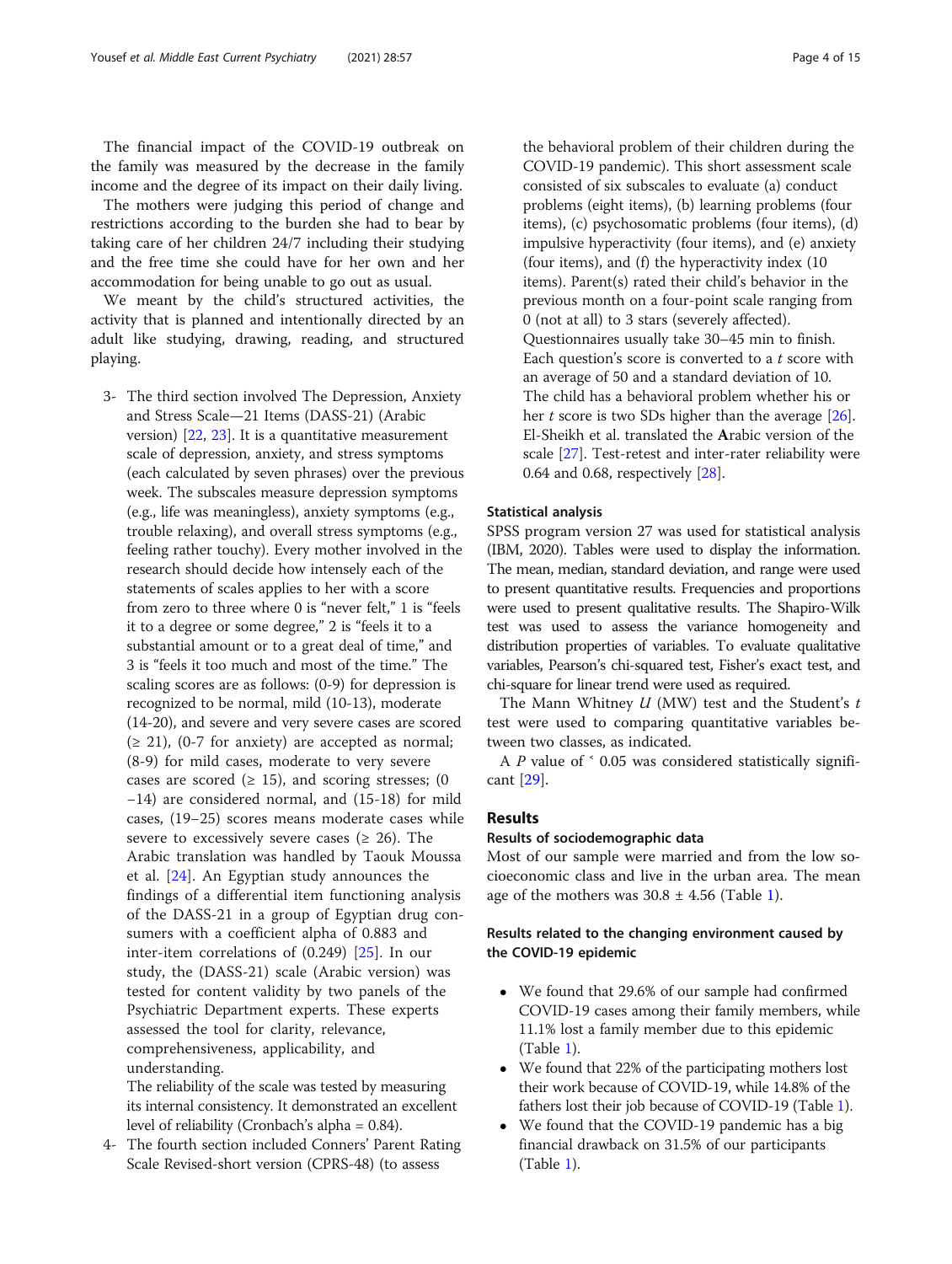<span id="page-4-0"></span>

|              | <b>Table 1</b> Demographic and other characteristics of the study |  |  |
|--------------|-------------------------------------------------------------------|--|--|
| participants |                                                                   |  |  |

| <b>Variables</b>                                                    | Study<br>participants<br>$(n = 54)$ |
|---------------------------------------------------------------------|-------------------------------------|
| Age of child of the participant mothers (years)                     |                                     |
| Mean $\pm$ SD                                                       | $10.3 \pm 3.1$                      |
| Age of the participant mothers (years)                              |                                     |
| Mean $\pm$ SD                                                       | $30.8 \pm 4.56$                     |
| Median                                                              | 22-40.6                             |
| Sex of the child of the participant mothers, n (%)                  |                                     |
| Male                                                                | 38 (70.4%)                          |
| Female                                                              | 16 (29.6%)                          |
| Residence, n (%)                                                    |                                     |
| Urban                                                               | 48 (88.9%)                          |
| Rural                                                               | 6 (11.1%)                           |
| Social class, n (%)                                                 |                                     |
| Low                                                                 | 24 (44.4%)                          |
| Middle                                                              | 18 (33.3%)                          |
| High                                                                | 12 (22.2%)                          |
| Marital status, n (%)                                               |                                     |
| Married                                                             | 46 (85.2%)                          |
| Divorced                                                            | 5(9.3%)                             |
| Widow                                                               | 3(5.5%)                             |
| The number of siblings, n (%)                                       |                                     |
| Median (range)                                                      | $2(1-4)$                            |
| Presence of confirmed COVID-19 cases among<br>family members, n (%) |                                     |
| Yes                                                                 | 16 (29.6%)                          |
| No                                                                  | 38 (70.4%)                          |
| Lost family member due to COVID-19, n (%)                           |                                     |
| Yes                                                                 | 6 (11.1%)                           |
| Νo                                                                  | 48 (88.9%)                          |
| Father's present working state, n (%)                               |                                     |
| Regularly commuting to work                                         | 32 (59.3%)                          |
| Smart working                                                       | 13 (24.1%)                          |
| Not working because of COVID-19                                     | 8 (14.8%)                           |
| Not working since before COVID-19                                   | 1 (1.9%)                            |
| Mother's present working state, $n$ (%)                             |                                     |
| Not working because of COVID-19                                     | 22 (40.7%)                          |
| Not working since before COVID-19                                   | 14 (25.9%)                          |
| Working from home                                                   | 11 (20.4%)                          |
| Regularly commuting to work                                         | 7 (13.0%)                           |
| Financial drawbacks of COVID-19 outbreak, n (%)                     |                                     |
| No drawbacks                                                        | 16 (29.6%)                          |
| Little drawbacks                                                    | 21 (38.9%)                          |
| Big drawbacks                                                       | 17 (31.5%)                          |

| <b>Table 1</b> Demographic and other characteristics of the study |  |  |
|-------------------------------------------------------------------|--|--|
| participants (Continued)                                          |  |  |

| <b>Variables</b>                                                                                           | Study<br>participants<br>$(n = 54)$ |
|------------------------------------------------------------------------------------------------------------|-------------------------------------|
| Domestic violence toward the mother as<br>compared to before COVID-19, n (%)                               |                                     |
| Present                                                                                                    | 26 (48.1%)                          |
| Absent                                                                                                     | 28 (51.9%)                          |
| Mother's assessment of the period of change and<br>restrictions as compared to before COVID-19, n (%)      |                                     |
| Very demanding                                                                                             | 50 (92.6%)                          |
| Demanding                                                                                                  | 4 (7.4%)                            |
| Not demanding                                                                                              | $0(0.0\%)$                          |
| The compliance of the ADHD children on treatment<br>as compared to before COVID-19                         |                                     |
| Compliant                                                                                                  | 14 (25.9%)                          |
| Non-compliant                                                                                              | 40 (74.1%)                          |
| Bigger challenges in the management of the child's<br>meals as compared to before COVID-19                 | 31 (57.4%)                          |
| Bigger challenges in the management of the child's<br>structured activities as compared to before COVID-19 | 40 (74.1%)                          |
| Bigger challenges in the management of the child's<br>sleep as compared to before COVID-19                 | 48 (88.9%)                          |

- We noticed that 48.1% of our sample documented the presence of domestic violence toward them compared to before COVID-19 (Table 1).
- A total of 92.6% of the mothers who participated in our study assessed the period of change and restrictions compared to before COVID-19 as being very demanding (Table 1).
- In total, 74.1% of the ADHD children of the participating mothers were not compliant with their medications as compared to before COVID-19.
- Our results showed that 57.4%, 74.1%, and 88.9% of the mothers of ADHD children had more significant challenges in managing the child's meals, structured activities, and sleep compared to before COVID-19, respectively (Table 1).

# Results of The Depression, Anxiety and Stress Scale—21 Items (DASS-21) of the studied mothers

- We showed that 53.7% of the participating mothers had abnormal depression scores in the DASS-2, indicating the presence of depressive symptoms (Table [2\)](#page-5-0).
- We showed that 61% of the participating mothers had abnormal anxiety scores in the DASS-2, indicating the presence of anxiety symptoms (Table [2](#page-5-0)).
- We found that 53.8% of the participating mothers had abnormal stress scores in the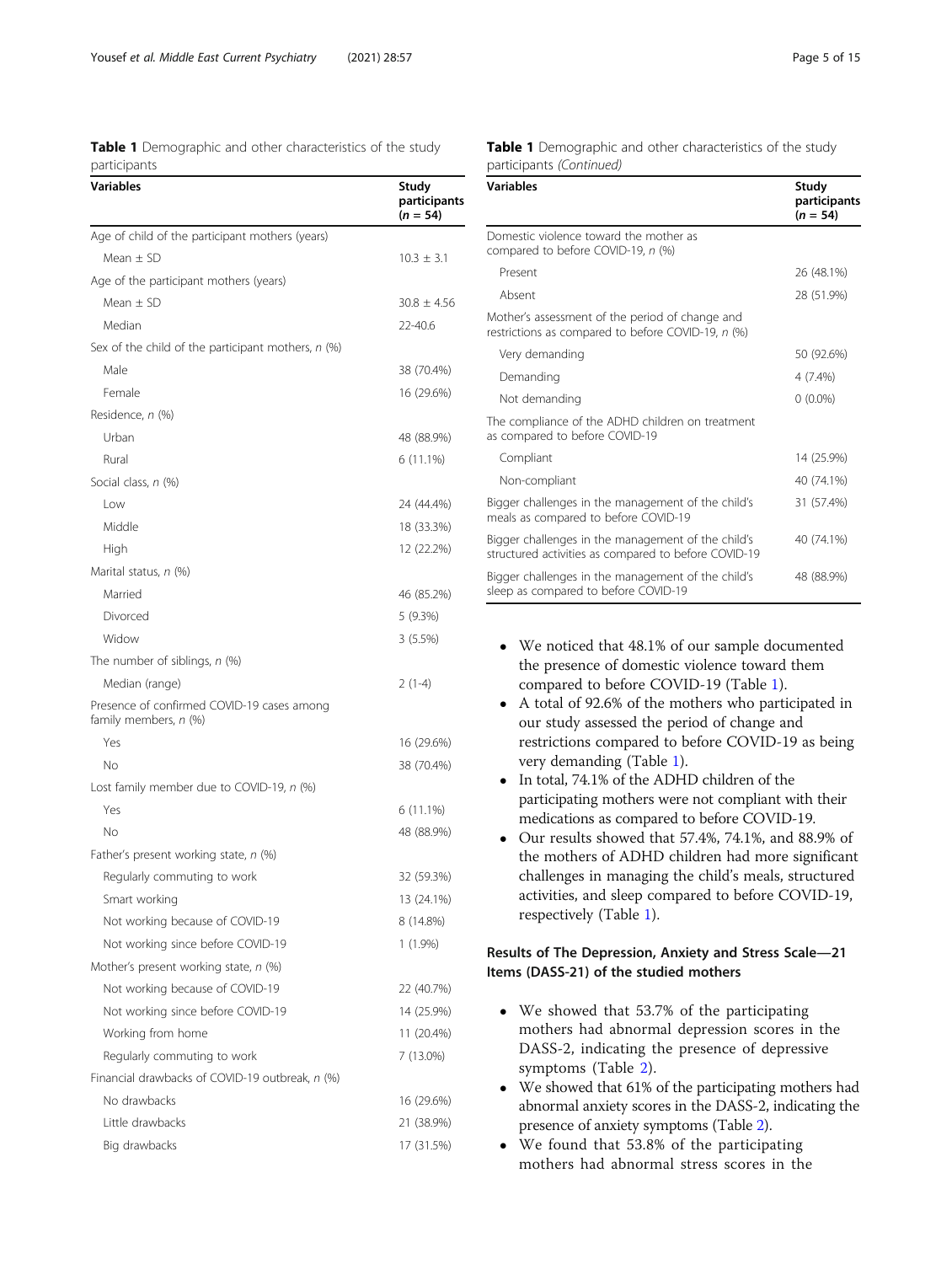<span id="page-5-0"></span>Table 2 The Depression, Anxiety and Stress Scale-21 Items

| (DASS-21) of the studied mothers |                                         |
|----------------------------------|-----------------------------------------|
| <b>Items</b>                     | <b>Study participants</b><br>$(n = 54)$ |
| Depression score                 |                                         |
| Median (range)                   | $8(3-22)$                               |
| • Normal                         | 25 (46.3%)                              |
| • Mild                           | 11 (20.4%)                              |
| • Moderate                       | 16 (29.6%)                              |
| • Severe                         | 2(3.7%)                                 |
| Anxiety score                    |                                         |
| Median (range)                   | $6(2-16)$                               |
| • Normal                         | 21 (39.0%)                              |
| • Mild                           | 20 (37.0%)                              |
| • Moderate                       | 10 (18.5%)                              |
| • Severe                         | 3(5.5%)                                 |
| Stress score                     |                                         |
| Median (range)                   | $12(5-27)$                              |
| • Normal                         | 25 (46.3%)                              |
| • Mild                           | 14 (25.9%)                              |
| • Moderate                       | 12 (22.3%)                              |
| • Severe                         | 3(5.6%)                                 |

DASS-21, indicating the presence of stress symptoms (Table 2).

# Results of the association between depressive symptoms of mothers of ADHD children and other characteristics detected in the study

We showed that there was a statistically significant association between the mother's depressive symptoms, and the male sex ( $p < 0.001^{\circ}$ ), the low social class ( $p < 0.001^{\circ}$ ), being divorced or widow) ( $p = 0.005^*$ ), the larger number of siblings) ( $p = 0.003^*$ ), presence of a lost family member due to COVID-19 ( $p = 0.03^{\circ}$ ), the father being not working as a result of COVID-19 ( $p < 0.001^*$ ), the presence of big financial drawbacks ( $p < 0.001^*$ ), and the domestic violence toward the mother compared to before COVID-19 ( $p < 0.001$ <sup>\*</sup>), the mother's assessment of the period of change and restrictions as being very demanding  $(p = 0.007^*)$ , the bigger challenges in managing the child's meals than before COVID-19 ( $p = 0.032^*$ ), and the noncompliance of the ADHD children on treatment compared to before COVID-19 ( $p = 0.004^{\circ}$ ) (Table [3\)](#page-6-0).

# Results of the association between anxiety symptoms of mothers of ADHD children and other characteristics detected in the study

We identified a statistically significant association between the mother's anxiety symptoms and the older age of the child ( $p = 0.04^*$ ), being divorced or widow

( $p = 0.01^*$ ), the larger number of siblings ( $p < 0.001^*$ )  $(p = 0.001^*)$ , the working status of both fathers  $(p = 1.001^*)$ 0.004\*), and mothers ( $p < 0.001$ \*), the mother's assessment of the period of change and restrictions as being very demanding ( $p = 0.01^*$ ), the bigger challenges in the management of the child's structured activities compared to before COVID-19 ( $p = 0.006^{\circ}$ ), and the non-compliance of the ADHD children on treatment compared to before COVID-19 ( $p = 0.017^*$ ) (Table [4](#page-8-0)).

# Results of the association between stress symptoms of mothers of ADHD children and other characteristics detected in the study

Our results identified a significant association between the mother's stress symptoms and male sex ( $p = 0.006^*$ ), social class ( $p = 0.003^*$ ), being divorced or widow ( $p = 0.04^*$ ), the larger number of siblings ( $p = 0.003^*$ ), fathers working status ( $p < 0.001^*$ ), presence of big financial drawbacks ( $p <$ 0.001\*), and domestic violence toward the mother compared to before COVID-19 ( $p < 0.001^*$ ), and mother's assessment of the period of change and restrictions as being very demanding ( $p = 0.007^*$ ), the bigger challenges in the management of the child's meals ( $p = 0.034^*$ ), structured activity ( $p = 0.007^*$ ) compared to before COVID-19, and the non-compliance of the ADHD children on treatment compared to before COVID-19 ( $p = 0.032^*$ ) (Table [5](#page-10-0)).

# Results of the association between the psychological state of the mothers of the ADHD cases and their children's CPRS-48 scores

There was a significant association between the mother's depressive symptoms and the higher scores in the conduct subscale ( $p = 0.007^*$ ), the psychosomatic subscale  $(p = 0.005^*)$ , the impulsive, hyperactive subscale  $(p = 1.005^*)$ 0.006\*), and the 10-items hyperactivity index subscales  $(p = 0.016^*)$  of their children (Table [6\)](#page-11-0).

Also, there was a significant association between the mothers' anxiety symptoms and the high scores in the conduct subscale ( $p = 0.021^*$ ), the learning subscale ( $p =$ 0.029\*), the psychosomatic subscale ( $p = <0.001$ \*), the anxiety subscale ( $p = 0.022$ <sup>\*</sup>), and the 10-items hyperactivity index subscales ( $p = 0.032^*$ ) of their children  $(Table 6)$  $(Table 6)$ .

While we found a significant association between the mother's stress symptoms and the high scores in the psychosomatic subscale ( $p = \langle 0.004^{\dagger} \rangle$ , the impulsive hyperactive ( $p = 0.007^*$ ), and the 10-items hyperactivity index subscales ( $p = 0.016^{\circ}$ ) (Table [6\)](#page-11-0).

# Results of the changes in Conners' 3rd edition (PARENT short form) scale during COVID-19 pandemic compared to before the pandemic

Our results showed a significant increase in the conduct problem scores ( $p = 0.02^*$ ) as 12% of the children had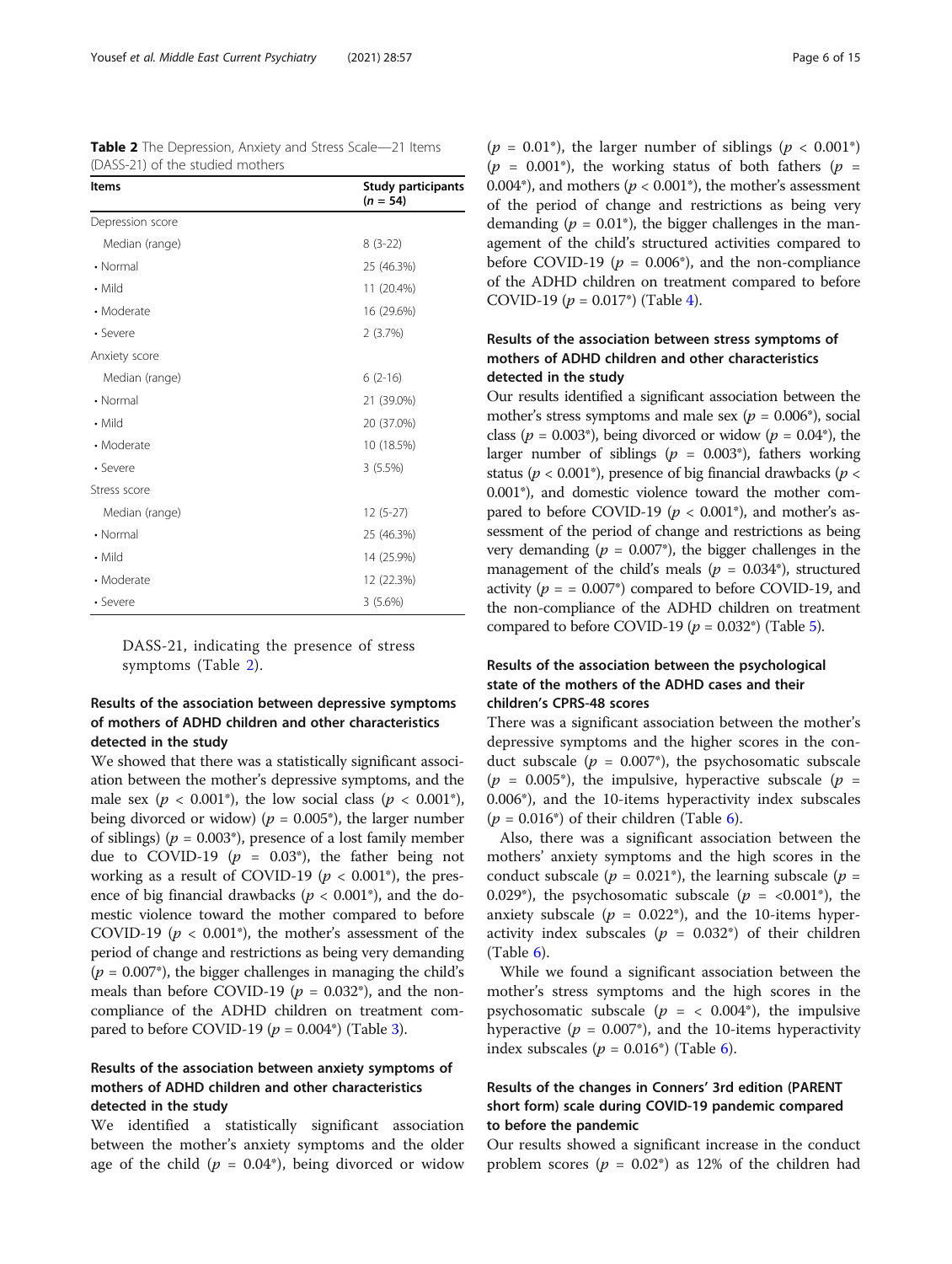# <span id="page-6-0"></span>Table 3 Association between depression and other characteristics in mothers of ADHD children

| <b>Variables</b>                                                                                      | Depression     | P             |            |
|-------------------------------------------------------------------------------------------------------|----------------|---------------|------------|
|                                                                                                       | Yes $(n = 29)$ | No $(n = 25)$ |            |
| Age of child (years)                                                                                  |                |               |            |
| Mean $\pm$ SD                                                                                         | $10.3 \pm 3.3$ | $9.8 \pm 2.6$ | 0.5        |
| Sex of child, n (%)                                                                                   |                |               |            |
| Male                                                                                                  | 26 (89.7%)     | 12 (48.0%)    | $< 0.001*$ |
| Female                                                                                                | 3 (10.3%)      | 13 (52.0%)    |            |
| Residence, n (%)                                                                                      |                |               |            |
| Urban                                                                                                 | 27 (93.1%)     | 21 (84.0%)    | 0.3        |
| Rural                                                                                                 | $2(6.9\%)$     | 4 (16.0%)     |            |
| Social class, n (%)                                                                                   |                |               |            |
| Low                                                                                                   | 20 (69.0%)     | 4 (16.0%)     | $< 0.001*$ |
| Middle                                                                                                | 6 (20.7%)      | 12 (48.0%)    |            |
| High                                                                                                  | 3 (10.3%)      | $9(36.0\%)$   |            |
| Marital status, n (%)                                                                                 |                |               |            |
| Married                                                                                               | 21 (72.4%)     | 25 (100%)     | $0.005*$   |
| Divorced and widow                                                                                    | 8 (27.6%)      | $0(0.0\%)$    |            |
| The number of other siblings, $n$ (%)                                                                 |                |               |            |
| Median (range)                                                                                        | $3(2-4)$       | $2(1-4)$      | $0.003*$   |
| Presence of confirmed COVID-19 cases among family members, n (%)                                      |                |               |            |
| Yes                                                                                                   | 8 (27.6%)      | 8 (32.0%)     | 0.7        |
| No                                                                                                    | 21 (72.4%)     | 17 (68.0%)    |            |
| Lost family member due to COVID-19, n (%)                                                             |                |               |            |
| Yes                                                                                                   | 6 (20.7%)      | $0(0.0\%)$    | $0.03*$    |
| No                                                                                                    | 23 (79.3%)     | 25 (100%)     |            |
| Father's working status, n (%)                                                                        |                |               |            |
| Go to work as usual                                                                                   | 3 (10.3%)      | 24 (96.0%)    | $< 0.001*$ |
| Work from home                                                                                        | 12 (41.4%)     | $1(4.0\%)$    |            |
| Not working since before COVID-19 or as a result of COVID-19                                          | 14 (48.3%)     | $0(0.0\%)$    |            |
| Mother's working status, n (%)                                                                        |                |               |            |
| Lost work as a result of COVID-19                                                                     | 10 (34.5%)     | 12 (48.0%)    | 0.3        |
| Not working since before COVID-19                                                                     | 7 (24.1%)      | 7 (28.0%)     |            |
| Work from home                                                                                        | 6 (20.7%)      | 5 (20.0%)     |            |
| Go to work as usual                                                                                   | 6 (20.7%)      | $1(4.0\%)$    |            |
| Financial drawbacks of COVID-19 outbreak, n (%)                                                       |                |               |            |
| No drawbacks                                                                                          | $2(6.9\%)$     | 14 (56.0%)    | $< 0.001*$ |
| Little drawbacks                                                                                      | 11 (37.9%)     | 10 (40.0%)    |            |
| Big drawbacks                                                                                         | 16 (55.2%)     | $1(4.0\%)$    |            |
| Domestic violence toward the mother as compared to before COVID-19, n (%)                             |                |               |            |
| Present                                                                                               | 25 (86.2%)     | $0(0.0\%)$    | $< 0.001*$ |
| Absent                                                                                                | 4 (13.8%)      | 25 (100%)     |            |
| Mother's assessment of the period of change and restrictions as compared to<br>before COVID-19, n (%) |                |               |            |
| Very demanding                                                                                        | 29 (100%)      | 15 (60.0%)    | $0.007*$   |
| Demanding                                                                                             | $0(0.0\%)$     | $9(36.0\%)$   |            |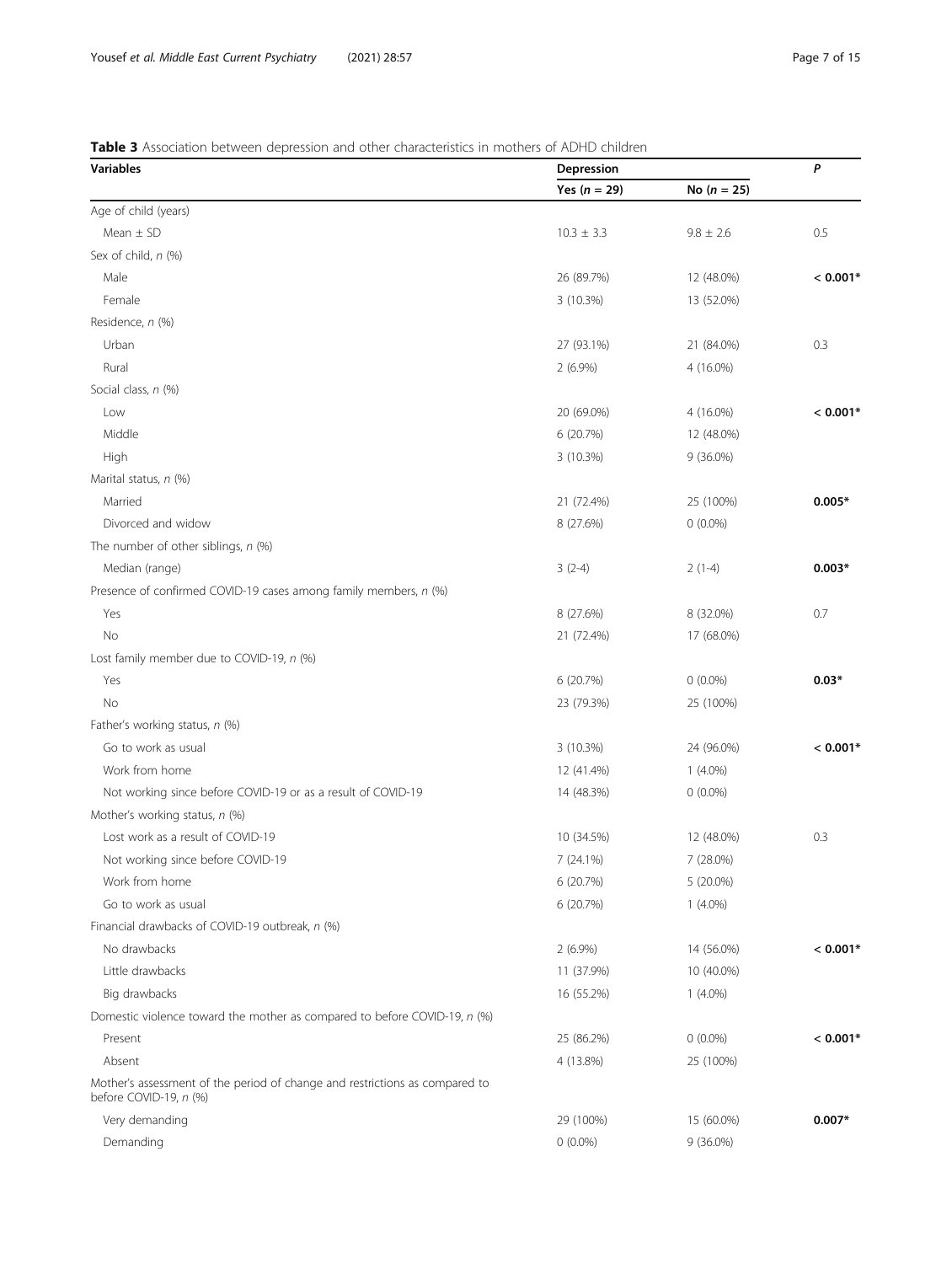Table 3 Association between depression and other characteristics in mothers of ADHD children (Continued)

| <b>Variables</b>                                                                                           | Depression     | P             |          |
|------------------------------------------------------------------------------------------------------------|----------------|---------------|----------|
|                                                                                                            | Yes $(n = 29)$ | No $(n = 25)$ |          |
| Not demanding                                                                                              | $0(0.0\%)$     | $1(4.0\%)$    |          |
| The compliance of the ADHD children on treatment as compared to before<br>COVID-19, n (%)                  |                |               |          |
| Compliant                                                                                                  | 3 (10.34%)     | 11 (44%)      | $0.004*$ |
| Non-compliant                                                                                              | 26 (89.66%)    | 14 (56%)      |          |
| Bigger challenges in the management of the child's meals as compared to<br>before COVID-19                 |                |               |          |
| Yes                                                                                                        | 20 (68.9%)     | 10 (40%)      | $0.032*$ |
| No                                                                                                         | $9(31.1\%)$    | 15 (60%)      |          |
| Bigger challenges in the management of the child's structured activities as<br>compared to before COVID-19 |                |               |          |
| Yes                                                                                                        | 21 (72.4%)     | 12 (48%)      | 0.066    |
| No                                                                                                         | 8 (27.6%)      | 13 (52%)      |          |
| Bigger challenges in the management of the child's sleep as compared to<br>before COVID-19                 |                |               |          |
| Yes                                                                                                        | 19 (65.5%)     | 11 (44%)      | 0.112    |
| No                                                                                                         | 10 (34.5%)     | 14 (56%)      |          |

Tests of significance: Student's t test, Pearson's Chi-square test, Mann-Whitney U test

\*Statistically significant ( $p$  value < 0.05)

increased conduct problem scores during the pandemic compared to before it. While 7.3% of the children showed an increase in the learning problem score, this was not significant (Fig. [1\)](#page-12-0).

As regards the psychosomatic problem scores, our results showed a significant increase in the psychosomatic problem scores ( $p = < 0.001^*$ ), as 24.7% of the children had increased psychosomatic problem scores during the pandemic compared to before it (Fig. [1\)](#page-12-0).

Moreover, our results showed a significant increase in the impulsive hyperactive problem score ( $p = 0.01^*$ ), anxiety problem score ( $p = < 0.001^*$ ), and the 10-items hyperactivity index score  $(p = 0.03^*)$  as 14%, 38.7%, and 15.35% of the children had increased in the impulsive hyperactive problem score, the anxiety problem score, and the 10-items hyperactivity index score, respectively, during the pandemic compared to before it (Fig. [1\)](#page-12-0).

# **Discussion**

Attention deficit hyperactivity disorder is a pervasive and crippling disorder that affects multiple areas of life, including academic, social, and family relationships. Compared to the general population, children with ADHD are more likely to have parents with major interpersonal conflicts, family strife, and parental psychiatric conditions [\[30\]](#page-14-0). The complications linked to ADHD are further intensified by comorbid problems in more than 50% of the patients, including significant behavioral and emotional symptoms [\[31](#page-14-0)].

Coronavirus disease 2019 (COVID-19) pandemic resulted in a total shutdown in many countries, including Egypt. Subsequently, the schools were closed as a part of the lockout. Children are supposed to stay all the time inside their homes. It is understood that ADHD children can be particularly difficult to keep within the house in a condition like a lockout. They could be a continuous cause of disruption for family members, and families can also have difficulty managing them  $[32]$  $[32]$ . The study of Coghill et al.  $[33]$  $[33]$  and Yousefia et al. [[34](#page-14-0)] believed that raising a child with ADHD is a great stress for parents. In normal circumstances, what about the frustrating situation associated with the COVID-19? We aimed in our study to assess symptoms of anxiety, depression, and stress symptoms among the mothers of ADHD children and adolescents during COVID-19 outbreaks and determine the relationship between these symptoms and the changed circumstances that occurred by the COVID-19 pandemic, also with the behavioral problem of their children that may deteriorate by their mothers' psychological state. We conducted our study on 54 participants of the mothers of ADHD patients. Our research identified that (22%) of the participating mothers lost their work because of COVID-19, while 14.8% of the fathers lost their job because of COVID-19. Also, we found that the COVID-19 pandemic has a big financial drawback on the family of our participants by a percentage of 31.5%.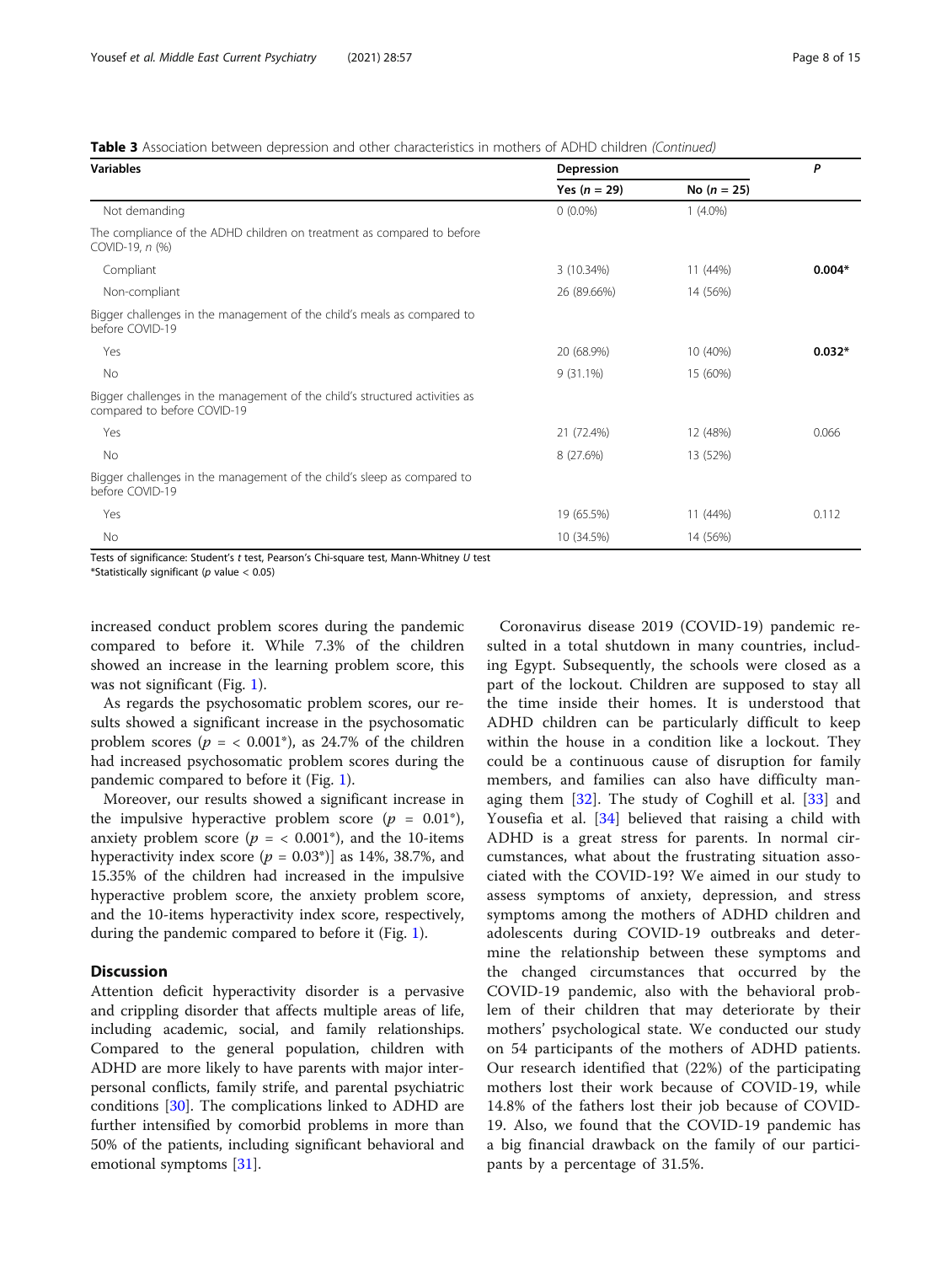# <span id="page-8-0"></span>Table 4 Association between anxiety and other characteristics in mothers of ADHD children

| <b>Variables</b>                                                                                      | Anxiety                  | P                       |            |
|-------------------------------------------------------------------------------------------------------|--------------------------|-------------------------|------------|
|                                                                                                       | Yes $(n = 33)$           | No $(n = 21)$           |            |
| Age of child (years)                                                                                  |                          |                         |            |
| Mean $\pm$ SD                                                                                         | $11.0 \pm 3.2$           | $9.4 \pm 2.0$           | $0.04*$    |
| Sex of child, n (%)                                                                                   |                          |                         |            |
| Male                                                                                                  | 25 (75.8%)               | 13 (61.9%)              | 0.3        |
| Female                                                                                                | 8 (24.2%)                | 8 (38.1%)               |            |
| Residence, n (%)                                                                                      |                          |                         |            |
| Urban                                                                                                 | 30 (90.9%)               | 18 (85.7%)              | 0.6        |
| Rural                                                                                                 | $3(9.1\%)$               | 8 (14.3%)               |            |
| Social class, n (%)                                                                                   |                          |                         |            |
| Low                                                                                                   | 15 (45.5%)               | 9 (42.8%)               | 0.6        |
| Middle                                                                                                | 12 (36.4%)               | 6 (28.6%)               |            |
| High                                                                                                  | 6(18.1%)                 | 6 (28.6%)               |            |
| Marital status, n (%)                                                                                 |                          |                         |            |
| Married                                                                                               | 25 (75.8%)               | 21 (100%)               | $0.01*$    |
| Divorced and widow                                                                                    | 8 (24.2%)                | $0(0.0\%)$              |            |
| The number of other siblings, n (%)                                                                   |                          |                         |            |
| Median (range)                                                                                        | $3(2-4)$                 | $1(1-3)$                | $< 0.001*$ |
| Presence of confirmed COVID-19 cases among family members, n (%)                                      |                          |                         |            |
| Yes                                                                                                   | 15 (45.5%)               | $1(4.8\%)$              | $0.001*$   |
| No                                                                                                    | 18 (54.5%)               | 20 (95.2%)              |            |
| Lost family member due to COVID-19, n (%)                                                             |                          |                         |            |
| Yes                                                                                                   | 5 (15.2%)                | $1(4.8\%)$              | 0.2        |
| No                                                                                                    | 28 (84.8%)               | 20 (95.2%)              |            |
| Father's working status, n (%)                                                                        |                          |                         |            |
| Go to work as usual                                                                                   | 15 (45.5%)               | 17 (81.0%)              | $0.004*$   |
| Work from home                                                                                        | 13 (39.4%)               | $0(0.0\%)$              |            |
| Not working since before COVID-19 or as a result of COVID-19                                          | 5 (15.1%)                | 4 (19.0%)               |            |
| Mother's working status, n (%)                                                                        |                          |                         |            |
| Lost work as a result of COVID-19                                                                     | 5 (15.1%)                | 17 (81.0%)              | $< 0.001*$ |
| Not working since before COVID-19                                                                     | 10 (30.3%)               | 4 (19.0%)               |            |
| Work from home                                                                                        | 11 (33.3%)               | $0(0.0\%)$              |            |
| Go to work as usual                                                                                   | 7(21.2%)                 | $0(0.0\%)$              |            |
| Financial drawbacks of the COVID-19 outbreak, n (%)                                                   |                          |                         |            |
| No drawbacks                                                                                          | 10 (30.3%)               | 6(28.6%)                | 0.2        |
| Little drawbacks                                                                                      | 10 (30.3%)               |                         |            |
|                                                                                                       |                          | 11 (52.4%)              |            |
| Big drawbacks                                                                                         | 13 (39.4%)               | 4 (19.0%)               |            |
| Domestic violence toward the mother as compared to before COVID-19, n (%):                            |                          |                         |            |
| Present                                                                                               | 15 (45.5%)               | 10 (47.6%)              | 0.9        |
| Absent                                                                                                | 18 (54.5%)               | 11 (52.4%)              |            |
| Mother's assessment of the period of change and restrictions as compared to<br>before COVID-19, n (%) |                          |                         |            |
| Very demanding                                                                                        | 31 (93.9%)               | 13 (61.9%)              | $0.01*$    |
| Demanding<br>Not demanding                                                                            | $2(6.1\%)$<br>$0(0.0\%)$ | 7 (33.3%)<br>$1(4.8\%)$ |            |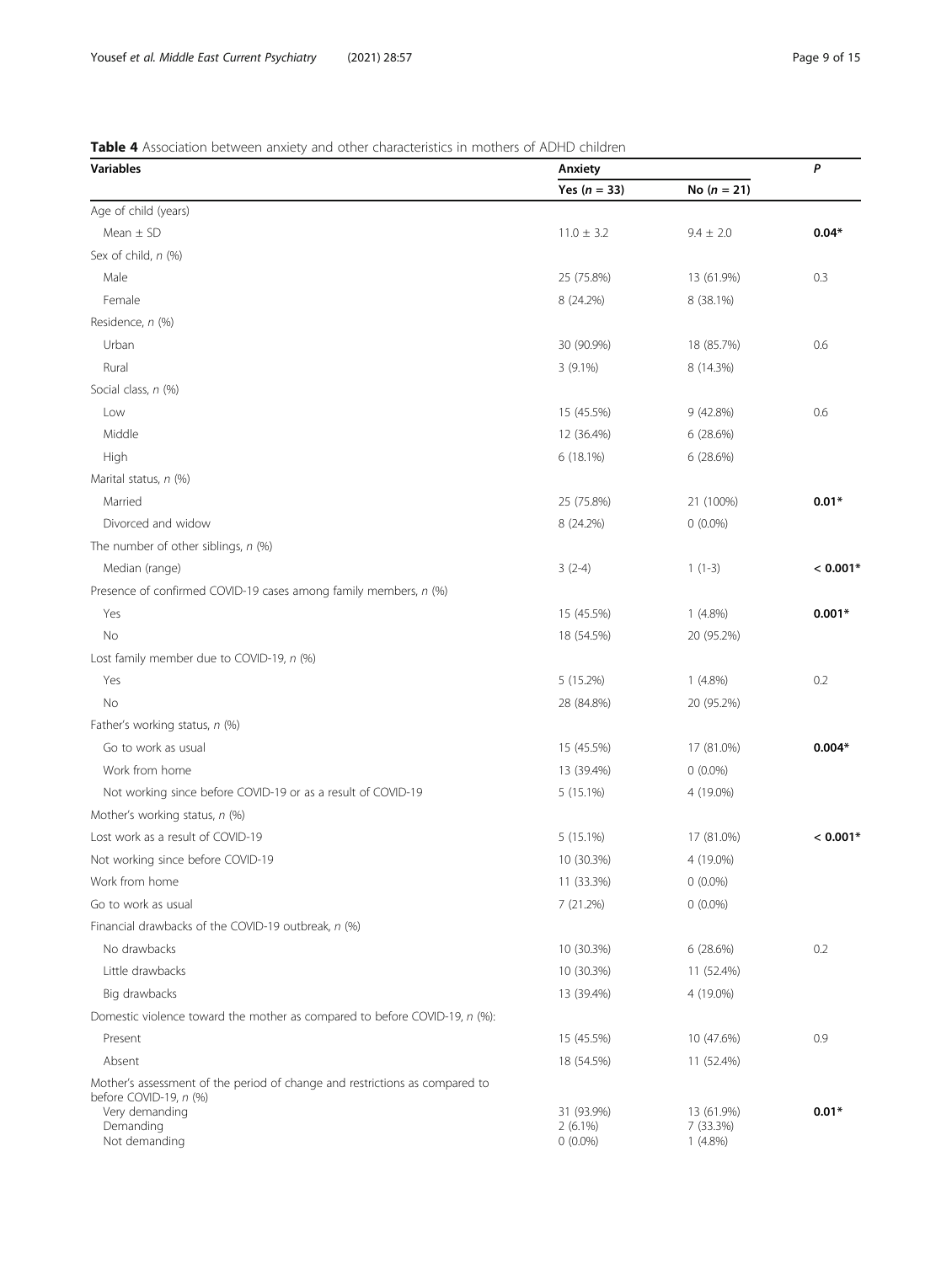# Table 4 Association between anxiety and other characteristics in mothers of ADHD children (Continued)

| <b>Variables</b>                                                                                           | Anxiety        | P             |          |
|------------------------------------------------------------------------------------------------------------|----------------|---------------|----------|
|                                                                                                            | Yes $(n = 33)$ | No $(n = 21)$ |          |
| The compliance of the ADHD children on treatment as compared to before<br>COVID-19, n (%)                  |                |               |          |
| Compliant                                                                                                  | 7(21.2%)       | 11 (52.4%)    | $0.017*$ |
| Non-compliant                                                                                              | 26 (78.8%)     | 10 (47.6%)    |          |
| Bigger challenges in the management of the child's meals as compared to<br>before COVID-19                 |                |               |          |
| Yes                                                                                                        | 20 (60.6%)     | 9(42.8%)      | 0.202    |
| No                                                                                                         | 13 (39.4%)     | 12 (57.2%)    |          |
| Bigger challenges in the management of the child's structured activities as<br>compared to before COVID-19 |                |               |          |
| Yes                                                                                                        | 22 (66.7%)     | 6(28.5%)      | $0.006*$ |
| No                                                                                                         | 11 (33.3%)     | 15 (71.5%)    |          |
| Bigger challenges in the management of the child's sleep as compared to<br>before COVID-19                 |                |               |          |
| Yes                                                                                                        | 25 (75.5%)     | 12 (57.2%)    | 0.151    |
| No                                                                                                         | 8 (24.5%)      | $9(42.8\%)$   |          |

Tests of significance: Student's t test, Pearson's Chi-square test, Mann-Whitney U test

\*Statistically significant ( $p$  value < 0.05)

According to research carried by the Social Policy Institute at Washington University on 5500 participants in 2020, 24% lost their jobs or incomes as a result of COVID-19, and 46% of low-income individuals recorded trouble paying their mortgage after the epidemic started, with roughly 32% saying it was hard for them to support their families. Around 20% of middle-income individuals had to deal with these issues [[35\]](#page-14-0).

Our findings showed that 46.3% of our sample documented the presence of domestic violence toward them compared to before COVID-19. This was in line with the UN's global alert about the rise in domestic violence toward females. In France, they recorded that abuse against women is said to have risen by 30% during the first episode of lockdown [[36](#page-14-0)]. We showed a statistically significant association between the symptoms of depression and stress of our participating mothers and the domestic violence toward them, which was increased compared to before COVID-19. There is an epidemiological relationship between anxiety, depression, mental illness, adverse life experiences, and a bad relationship with a partner [[37\]](#page-14-0).

Our results showed that the mothers of ADHD children have bigger challenges in the management of the child's meals, structured activities, and sleep as compared to before COVID-19, according to Owens JA, who recorded that sleep problems, especially in the beginning and sustaining sleep, are generally found in children and adolescents with ADHD [\[38](#page-14-0)]. Pagoto et al. [[39\]](#page-14-0) demonstrated that ADHD patients had difficulties monitoring their diet. Davis et al. reported that ADHD is positively

correlated with "unhealthy" food consumption that is hard to handle [[40\]](#page-14-0).

We found that mothers of ADHD children have increased levels of depression, anxiety, and stress symptoms, which were associated with lost family members and the presence of significant financial drawbacks due to COVID-19, domestic violence toward the mother compared to before COVID-19, and the mother's assessment of the period of change and restrictions as being very demanding.

Since the start of the COVID-19 pandemics, 45% of parents have reported increased caregiver burden, according to a study published in pediatrics. The percentage of parents who said they were in a bad mood part of the time increased from 10 to 33% of the time, and the number of parents who said they were in a bad mood all day increased from 9 to 29% of the time [\[41](#page-14-0)].

Moreover, the mother's depressive, anxiety, and stress symptoms were associated with the non-compliance of the ADHD children on treatment compared to before the epidemic. Subsequently, we found an association between these symptoms and the increased conduct, learning, psychosomatic, impulsive hyperactive, anxiety problems in their children compared to before COVID-19, which was expected as many studies showed that internalizing and externalizing problems of the children increased in depressed mothers. Also, maternal depression affected the development of both conduct and depressive symptoms in ADHD children [\[37,](#page-14-0) [42\]](#page-14-0).

A study showed that depression of the mothers unenabled them to respond correctly to the non-compliant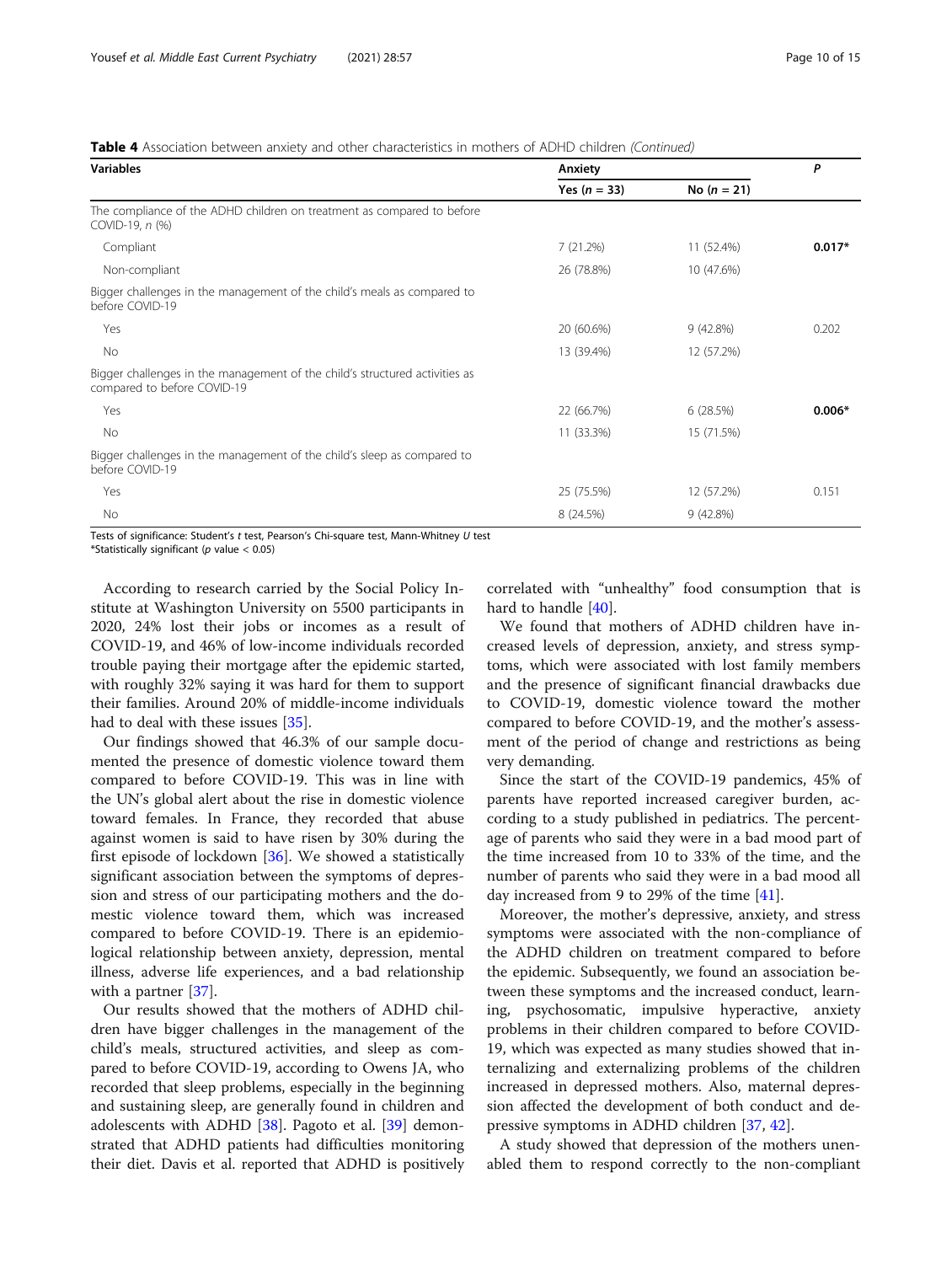# <span id="page-10-0"></span>Table 5 Association between stress and other characteristics in mothers of ADHD children

| Variables                                                                                             | <b>Stress</b>  |               |            |
|-------------------------------------------------------------------------------------------------------|----------------|---------------|------------|
|                                                                                                       | Yes $(n = 29)$ | No $(n = 25)$ |            |
| Age of child (years):                                                                                 |                |               |            |
| Mean $\pm$ SD                                                                                         | $10.6 \pm 3.9$ | $9.8 \pm 3.1$ | 0.4        |
| Sex of child, n (%)                                                                                   |                |               |            |
| Male                                                                                                  | 25 (86.2%)     | 13 (52.0%)    | $0.006*$   |
| Female                                                                                                | 4 (13.8%)      | 12 (48.0%)    |            |
| Residence, n (%)                                                                                      |                |               |            |
| Urban                                                                                                 | 26 (89.7%)     | 22 (88.0%)    | 0.8        |
| Rural                                                                                                 | 3 (10.3%)      | 3 (12.0%)     |            |
| Social class, n (%)                                                                                   |                |               |            |
| Low                                                                                                   | 19 (65.5%)     | 5 (20.0%)     | $0.003*$   |
| Middle                                                                                                | 7(24.1%)       | 11 (44.0%)    |            |
| High                                                                                                  | 3 (10.3%)      | 9 (36.0%)     |            |
| Marital status, n (%)                                                                                 |                |               |            |
| Married                                                                                               | 22 (75.9%)     | 24 (96.0%)    | $0.04*$    |
| Divorced and widow                                                                                    | 7 (24.1%)      | $1(4.0\%)$    |            |
| The number of other siblings, n (%)                                                                   |                |               |            |
| Median (range)                                                                                        | $3(2-4)$       | $2(1-4)$      | $0.003*$   |
| Presence of confirmed COVID-19 cases among family members, n (%)                                      |                |               |            |
| Yes                                                                                                   | 7(24.1%)       | 9 (36.0%)     | 0.3        |
| No                                                                                                    | 22 (75.9%)     | 16 (64.0%)    |            |
| Lost family member due to COVID-19, n (%)                                                             |                |               |            |
| Yes                                                                                                   | 5 (17.2%)      | $1(4.0\%)$    | 0.1        |
| No                                                                                                    | 24 (82.8%)     | 24 (96.0%)    |            |
| Father's working status, n (%)                                                                        |                |               |            |
| Go to work as usual                                                                                   | 3 (10.2%)      | 24 (96.0%)    | $< 0.001*$ |
| Work from home                                                                                        | 13 (44.8%)     | $0(0.0\%)$    |            |
| Not working since before COVID-19 or as a result of COVID-19                                          | 13 (44.8%)     | $1(4.0\%)$    |            |
| Mother's working status, n (%)                                                                        |                |               |            |
| Lost work as a result of COVID-19                                                                     | 9 (31.0%)      | 13 (52.0%)    | 0.09       |
| Not working since before COVID-19                                                                     | 6 (20.7%)      | 8 (32.0%)     |            |
| Work from home                                                                                        | 8 (27.6%)      | 3 (12.0%)     |            |
| Go to work as usual                                                                                   | 6 (20.7%)      | $1(4.0\%)$    |            |
| Financial drawbacks of the COVID-19 outbreak, n (%)                                                   |                |               |            |
| No drawbacks                                                                                          | $2(6.9\%)$     | 14 (56.0%)    | $< 0.001*$ |
| Little drawbacks                                                                                      | 10 (34.5%)     | 11 (44.0%)    |            |
| Big drawbacks                                                                                         | 17 (58.6%)     | $0(0.0\%)$    |            |
| Domestic violence toward the mother as compared to before COVID-19, n (%)                             |                |               |            |
| Present                                                                                               | 25 (86.2%)     | $0(0.0\%)$    | $< 0.001*$ |
| Absent                                                                                                | 4 (13.8%)      | 25 (100%)     |            |
| Mother's assessment of the period of change and restrictions as compared to<br>before COVID-19, n (%) |                |               |            |
| Very demanding.                                                                                       | 29 (100%)      | 15 (60.0%)    | $0.007*$   |
| Demanding                                                                                             | $0(0.0\%)$     | 9 (36.0%)     |            |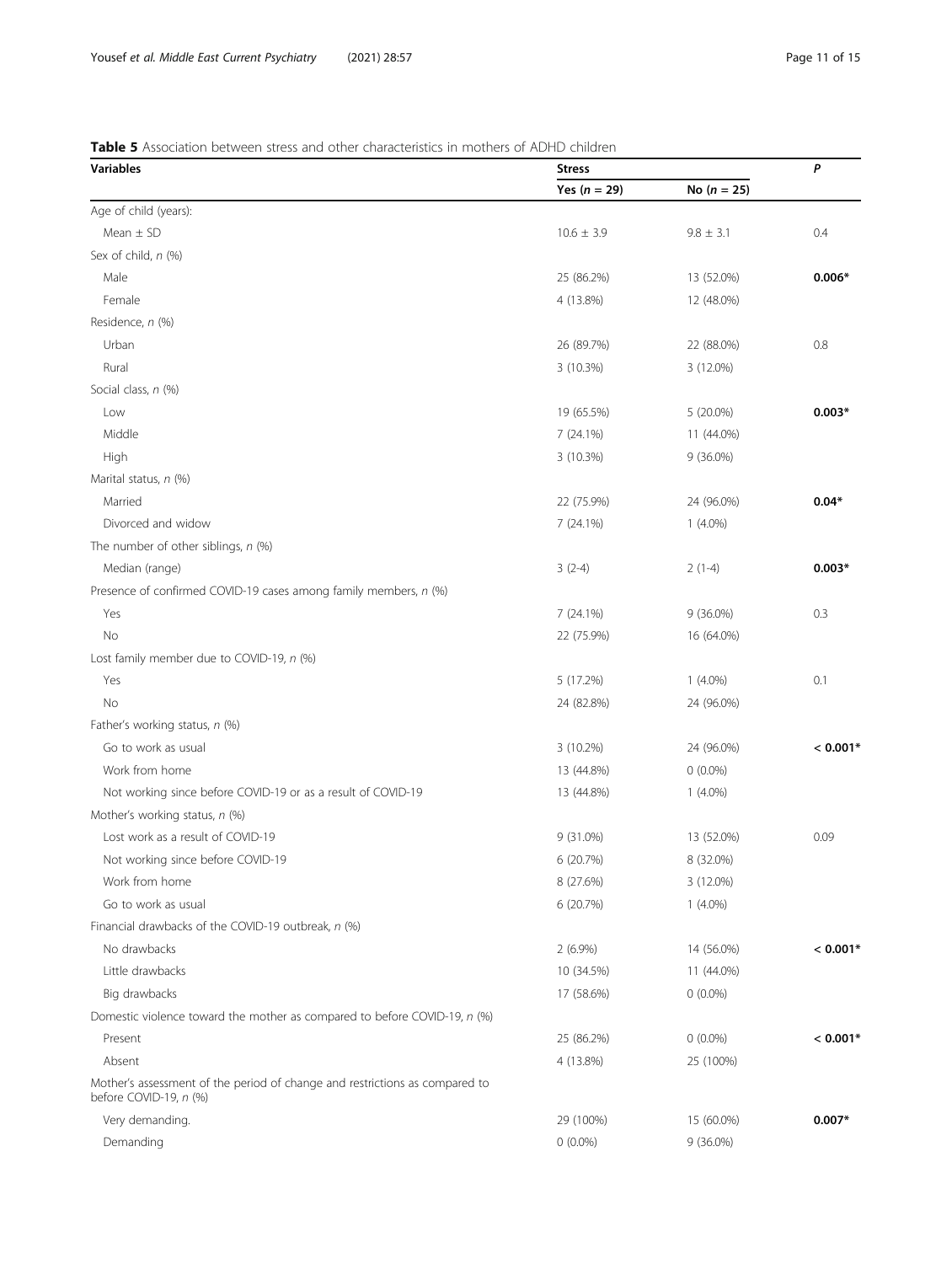# <span id="page-11-0"></span>Table 5 Association between stress and other characteristics in mothers of ADHD children (Continued)

| <b>Variables</b>                                                                                           | <b>Stress</b>  | P             |          |
|------------------------------------------------------------------------------------------------------------|----------------|---------------|----------|
|                                                                                                            | Yes $(n = 29)$ | No $(n = 25)$ |          |
| Not demanding                                                                                              | $0(0.0\%)$     | $1(4.0\%)$    |          |
| The compliance of the ADHD children on treatment as compared to before<br>COVID-19, n (%)                  |                |               |          |
| Compliant                                                                                                  | $9(31.1\%)$    | 15 (60%)      | $0.032*$ |
| Non-compliant                                                                                              | 20 (68.9%)     | 10 (40%)      |          |
| Bigger challenges in the management of the child's meals as compared to<br>before COVID-19                 |                |               |          |
| Yes                                                                                                        | 22 (75.9%)     | 11 (44%)      | $0.034*$ |
| No                                                                                                         | 7(24.1%)       | 14 (56%)      |          |
| Bigger challenges in the management of the child's structured activities as<br>compared to before COVID-19 |                |               |          |
| Yes                                                                                                        | 21 (72.4%)     | 9(36%)        | $0.007*$ |
| No                                                                                                         | 8 (27.6%)      | 16 (64%)      |          |
| Bigger challenges in the management of the child's sleep as compared to<br>before COVID-19                 |                |               |          |
| Yes                                                                                                        | 20 (68.9%)     | 12 (48%)      |          |
| No                                                                                                         | $9(31.1\%)$    | 13 (52%)      | 0.117    |

Tests of significance: Student's t test, Pearson's Chi-square test, Mann-Whitney U test

\*Statistically significant ( $p$  value < 0.05)

Table 6 Association between the behavioral problem of ADHD children measured by Conners' Parent Rating Scale Revised-short version (CPRS-48) and depression, anxiety, and stress symptoms of the mothers

| <b>Conners scale of ADHD</b>               | Mothers' depressive, anxiety, and stress symptoms measured by DASS-21 |                |          |                |                |            |                |                |          |
|--------------------------------------------|-----------------------------------------------------------------------|----------------|----------|----------------|----------------|------------|----------------|----------------|----------|
| children as compared to<br>before COVID-19 | Depression                                                            |                |          | Anxiety        |                |            | <b>Stress</b>  |                |          |
|                                            | Yes $(n = 29)$                                                        | No. $(n = 25)$ | P        | Yes $(n = 33)$ | No. $(n = 21)$ | P          | Yes $(n = 29)$ | No. $(n = 25)$ | P        |
| Conduct score                              |                                                                       |                | $0.007*$ |                |                | $0.021*$   |                |                | 0.06     |
| Average                                    | 8 (27.6%)                                                             | 16 (64%)       |          | 13 (39.4%)     | 15 (71.4%)     |            | 10 (34.5%)     | 15 (60%)       |          |
| High                                       | 21 (72.4%)                                                            | 9(36%)         |          | 20 (60.6%)     | 6(28.6%)       |            | 19 (65.5%)     | 10 (40%)       |          |
| Learning score                             |                                                                       |                | 0.06     |                |                | $0.029*$   |                |                | 0.184    |
| Average                                    | 10 (34.5%)                                                            | 15 (60%)       |          | 12 (36.4%)     | 14 (66.7%)     |            | 11 (37.9%)     | 14 (56%)       |          |
| High                                       | 19 (65.5%)                                                            | 10 (40%)       |          | 21 (63.6%)     | $7(33.3\%)$    |            | 18 (62.1%)     | 11 (44%)       |          |
| Psychosomatic score                        |                                                                       |                | $0.005*$ |                |                | $< 0.001*$ |                |                | $0.004*$ |
| Average                                    | 21 (72.4%)                                                            | 25 (100%)      |          | 5(15.2%)       | 17 (80.9%)     |            | 3 (10.34%)     | 11 (44%)       |          |
| High                                       | 8 (27.6%)                                                             | $0(0.0\%)$     |          | 28 (48.8%)     | 4 (19.1%)      |            | 26 (89.66%)    | 14 (56%)       |          |
| Impulsive hyperactive score                |                                                                       |                | $0.006*$ |                |                | 0.202      |                |                | $0.007*$ |
| Average                                    | 25 (86.2%)                                                            | 13 (52.0%)     |          | 13 (39.4%)     | 12 (57.1%)     |            | 8 (27.6%)      | 16 (64%)       |          |
| High                                       | 4 (13.8%)                                                             | 12 (48.0%)     |          | 20 (60.6%)     | 9 (42.9%)      |            | 21 (72.4%)     | 9(36%)         |          |
| Anxiety score                              |                                                                       |                | 0.412    |                |                | $0.022*$   |                |                | 0.202    |
| Average                                    | 13 (44.8%)                                                            | 14 (56%)       |          | 10 (30.3%)     | 13 (61.9%)     |            | $9(31.1\%)$    | 12 (48%)       |          |
| High                                       | 116 (55.2%)                                                           | 11 (44%)       |          | 23 (69.7%)     | 8 (38.1%)      |            | 20 (68.9%)     | 13 (52%)       |          |
| 10-item hyperactivity index                |                                                                       |                | $0.016*$ |                |                | $0.032*$   |                |                | $0.016*$ |
| Average                                    | 8 (27.6%)                                                             | 15 (60%)       |          | $9(31.1\%)$    | 15 (60%)       |            | 7(24.1%)       | 14 (56%)       |          |
| High                                       | 21 (72.4%)                                                            | 10 (40%)       |          | 20 (68.9%)     | 10 (40%)       |            | 22 (75.9%)     | 11 (44%)       |          |

Test of significance: Pearson's Chi-square test

\*Statistically significant ( $p$  value < 0.05)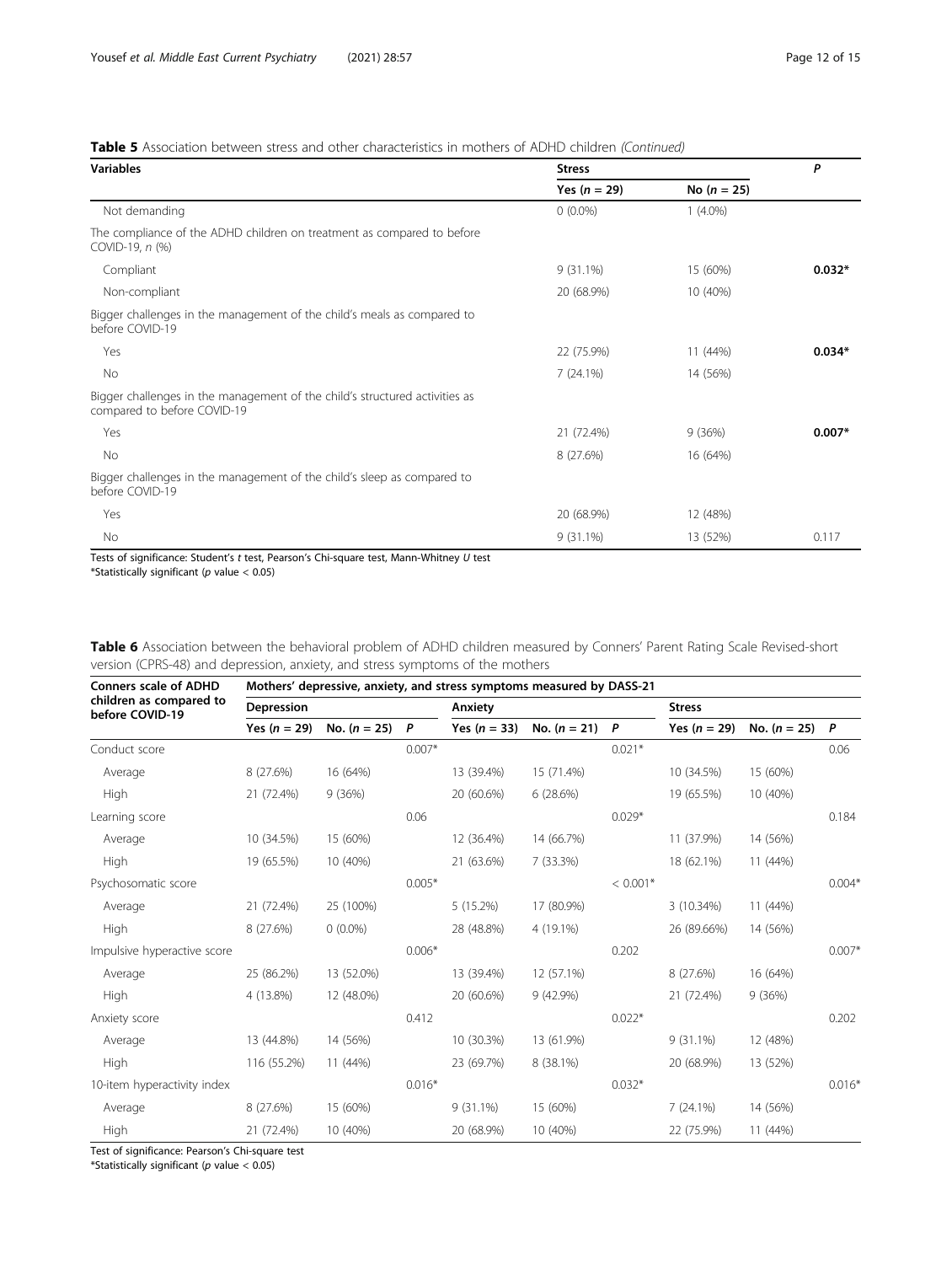<span id="page-12-0"></span>

behavior of their ADHD children result in more behavioral problems in those children with deterioration of their condition [[43\]](#page-14-0).

The study of Sanders identified that the mother's psychological state affects her role and, subsequently, her children's behavior. In one study, they found that anxious mothers were associated with hyperactivity and aggression among their children [[44](#page-14-0)].

According to Yusefi's research, some symptoms of ADHD were correlated with an increase in parent/child conflicts. Additionally, ADHD has been linked to maternal stress [[45\]](#page-14-0).

Costin discovered a strong correlation between hyperactivity in children and maternal anxiety, stress, and depression [[46\]](#page-14-0).

This study revealed that the period of change and restriction related to COVID-19 was associated with worsening of ADHD symptoms in the form of increased conduct, learning, impulsive hyperactive, and particularly the psychosomatic and anxiety problems in these patients during the pandemic as compared to before it. Furthermore, the problems remained in a large number of children. Just a few children showed any improvement in their behavioral difficulties over the lockdown time. ADHD patients have poor tolerance for ambiguity, making it difficult for them to follow instructions and comprehend the complexities of the pandemic scenario. According to Cortese et al., the imposed situation at home and the hostile setting, which alters their usual pattern, may raise the likelihood of more severe hyperactivity and impulsive behaviors. Also, this worsening of symptoms is consistent with the disorder's nature and the constraints enforced as part of the shutdown [\[47](#page-14-0)].

In line of our results, Zhang and colleagues' study found that children's ADHD symptoms significantly deteriorated during the COVID-19 pandemic compared to

their normal state  $[48]$  $[48]$ . Also, inconsistent with the study of Shah, R. and colleague, who found that the lockout caused by the COVID-19 pandemic was related to deteriorating the symptoms of ADHD in half of their study participants, which was in the form of a rise in the level of activity (slight or significant), irritability, or disruptive conduct behavior [[49\]](#page-14-0).

While the study of Bobo et al. found improvements in restlessness and duration of study time in connection with the relief of stress caused by the forced regularity of scholarly activities, although some parents identified worsening of the oppositional/defiant behavior and emotional outbursts. Parents also documented sleep disturbance and anxiety symptoms in their ADHD children. The authors attributed this improvement to the decreased school-related stress and schedules that accommodated their children's rhythms. Improved self-esteem was another factor as their children were receiving less negative feedback [[50\]](#page-14-0).

In our opinion, the COVID-19 pandemic increased the presentation of depression, anxiety, and stress symptoms of the mothers of ADHD children by the changing that occurred in the surrounding circumstances like the financial impact, the increased domestic violence, and the burden of having confirmed COVID-19 cases or loses among family members. These psychiatric symptoms may affect the mother's ability to care for their children, including the compliance of their children with their medication which was also affected by the financial drawbacks of the epidemic. These factors may deteriorate the ADHD symptoms of these children and adolescents that were already and directly affected by the stressful condition of the pandemic. So, as a psychiatrist, we should carefully observe the psychological state of the mothers of ADHD children, especially in a distressful situation like the pandemic, to give them appropriate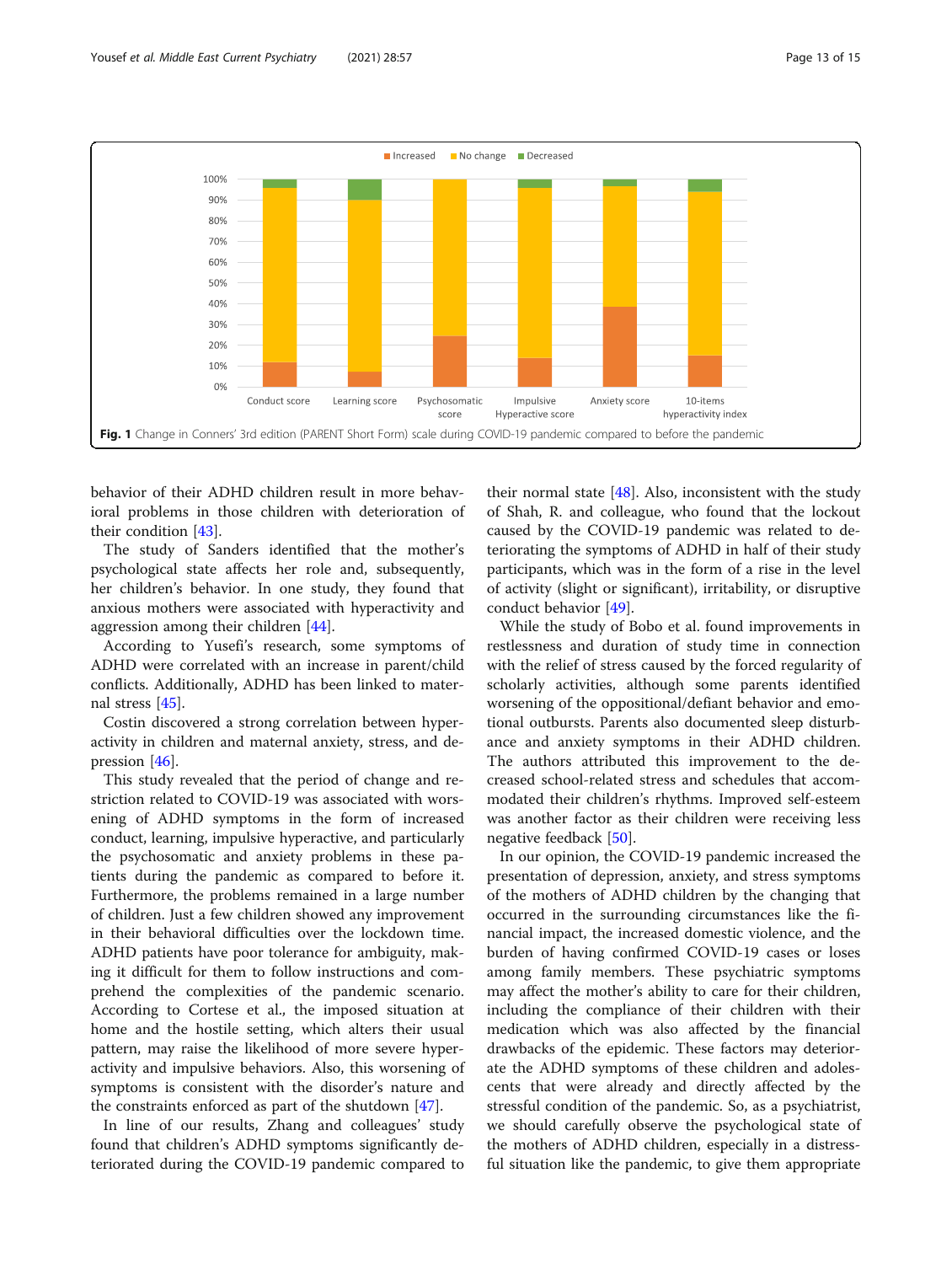<span id="page-13-0"></span>psychiatric care and avoid the impact of their symptoms on their children's condition.

#### Limitation of the study

Although this study was the first one in Egypt to determine the psychological impact of the COVID-19 pandemic on a vulnerable group like the mothers of ADHD children, unfortunately, our research had some limitations, one of them is we did not have an assessment for depression, anxiety, and stress symptoms of the mothers of ADHD children before the COVID-19 epidemic to compare it with their evaluation after the pandemic, which in turn could determine the exact impact of it on our sample. Also, the cross-sectional design of this study failed to analyze the direction of the effect of the psychological state of the mothers on the behavioral symptoms of their children. Another limitation was the small sample size which is still less than expected according to previous studies. We were constrained by the available number of records in our clinic as the lockdown measures unenabled us to increase our sample size. Also, the lockdown measures prevented us from performing a structured psychiatric interview to diagnose the psychiatric disorders that may present in our participants or apply specific questionnaires instead of the subjective questions for assessment of certain points like the financial impacts and the domestic violence as this study was done through an electronic Google form questionnaire not face to face interview, so we were not able to use multiple questionnaires as many of our participants may find difficulty in completing it. So, we tried to make it as concise as possible and at the same time give us accurate data regarding our sample and what we try to assess in our study.

# Conclusion

COVID-19 pandemic has psychological influences on mothers of children with ADHD. A significant number of them may have depression, anxiety, and stress symptoms that could affect their children's compliance with the medication and, consequently, their symptomatology.

#### Abbreviations

COVID-19: Coronavirus disease of 2019; ADHD: Attention-deficit hyperactivity disorder; DASS-21: The Depression, Anxiety, and Stress Scale—21 Items; CPRS-48: Conners' Parent Rating Scale Revised-short version; MW: Mann-Whitney U test;  $\chi^2$ : Chi-square test

#### Acknowledgements

The authors would like to show their gratitude to all the study participants.

#### Authors' contributions

AY put the study's design, shared in revising the records to choose the eligible sample, shared in collecting the data, made the final revision of the manuscript, and submitted it. AE and MS shared in revising the records to choose the eligible sample, helped collect and analyze the data, and the drafted the article. All authors agreed with the results and conclusions of this research and approved the final manuscript.

#### Funding

No funding support.

#### Availability of data and materials

Upon request.

#### **Declarations**

#### Ethics approval and consent to participate

• The Institutional Review Board of the Faculty of Medicine, Zagazig University, accepted this study with official permission (ZU-IRB#6392). • We obtained an informed online consent (by applying a COVID-19 questionnaire) and included an explanation of the aim of our study, its procedures, and an obligatory Yes or No inquiry representing the participants' acceptance or refusal to participate in our research. Only the study researchers could access the participants' personal data, hidden as data were analyzed.

#### Consent for publication

Not applicable

#### Competing interests

The authors declare that they have no competing interests.

Received: 25 May 2021 Accepted: 21 August 2021 Published online: 03 September 2021

#### References

- 1. Fegert JM, Vitiello B, Plener PL, Clemens V (2020). [https://doi.org/10.1186/](https://doi.org/10.1186/s13034-020-00329-3) [s13034-020-00329-3](https://doi.org/10.1186/s13034-020-00329-3)) Challenges and burden of the coronavirus 2019 (COVID-19) pandemic for child and adolescent mental health: a narrative review to highlight clinical and research needs in the acute phase and the long return to normality. Child Adolesc Psychiatry Ment Health 14(1):20
- 2. American Psychiatric Association. (2013) Diagnostic and statistical manual of mental disorders. Arlington, VA American Psychiatric Publishing. doi: [https://](https://doi.org/10.1176/appi.books.9780890425596) [doi.org/10.1176/appi.books.9780890425596](https://doi.org/10.1176/appi.books.9780890425596).
- 3. Wahlstedt C, Thorell LB, Bohlin G (2009) Heterogeneity in ADHD: neuropsychological pathways, comorbidity and symptom domains. J Abnorm ChildPsychol. 37(4):551–564. [https://doi.org/10.1007/s10802-008-](https://doi.org/10.1007/s10802-008-9286-9) [9286-9](https://doi.org/10.1007/s10802-008-9286-9)
- 4. Garner AA, O'Connor BC, Narad ME, Tamm L, Simon J, Epstein JN (2013) The relationship between ADHD symptom dimensions, clinical correlates, and functional impairments. J Dev Behav Pediatric. 34(7):469–477. [https://doi.](https://doi.org/10.1097/DBP.0b013e3182a39890) [org/10.1097/DBP.0b013e3182a39890](https://doi.org/10.1097/DBP.0b013e3182a39890)
- 5. Wiener JM (1991): Text book of child and adolescent psychiatry, 3th ed. American Psychiatry Publishing, Pp: 389411.
- 6. Nijmeijer JS, Minderaa RB, Buitelaar JK, Mulligan A, Hartman CA, Hoekstra PJ (2008) Attention-deficit/hyperactivity disorder and social dysfunctioning. Clin Psychol Rev. 28(4):692–708. <https://doi.org/10.1016/j.cpr.2007.10.003>
- 7. Harrison C, Sofronoff K (2002) ADHD and parental psychological distress: role of demographics, child behavioral characteristics and parental cognitions. J Am Acad Child Adolesc Psychiatry 41(6):703–711. [https://doi.](https://doi.org/10.1097/00004583-200206000-00010) [org/10.1097/00004583-200206000-00010](https://doi.org/10.1097/00004583-200206000-00010)
- 8. Gerdes AC, Hoze B, Amoid LE, Pelham WE, Swanson JM, Wigal T et al (2007) Maternal depression symptomatology and parenting behavior: explanation of possible mediators. J Abnorm Child Psychol 35(5):705–714. [https://doi.](https://doi.org/10.1007/s10802-007-9134-3) [org/10.1007/s10802-007-9134-3](https://doi.org/10.1007/s10802-007-9134-3)
- 9. Ramakrishnan VK (2020) Efficacious psychological resilience for COVID-19 pandemic. Purakala. 31(44):253–267
- 10. Brooks SK, Webster RK, Le S, Woodland L, Wessely S, Greenberg N et al (2020) The psychological impact of quarantine and how to reduce it: rapid review of the evidence. Lancet 395(10227):912–920. [https://doi.org/10.1016/](https://doi.org/10.1016/S0140-6736(20)30460-8) [S0140-6736\(20\)30460-8](https://doi.org/10.1016/S0140-6736(20)30460-8)
- 11. Wang G, Zhang Y, Zhao J, Zhang J, Jiang F (2020) Mitigate the effects of home confinement on children during the COVID-19 outbreak. Lancet 395(10228):945–947. [https://doi.org/10.1016/S0140-6736\(20\)30547-X](https://doi.org/10.1016/S0140-6736(20)30547-X)
- 12. Pimentel MJ, Vieira-Santos S, Santos V, Vale MC (2011) Mothers of children with attention deficit/hyperactivity disorder: relationship among parenting stress, parental practices and child behaviour. Atten. Defic. Hyperact. Disord. 3(1):61–68. https://doi.org/10.1007/s12402-011-0053-3.\